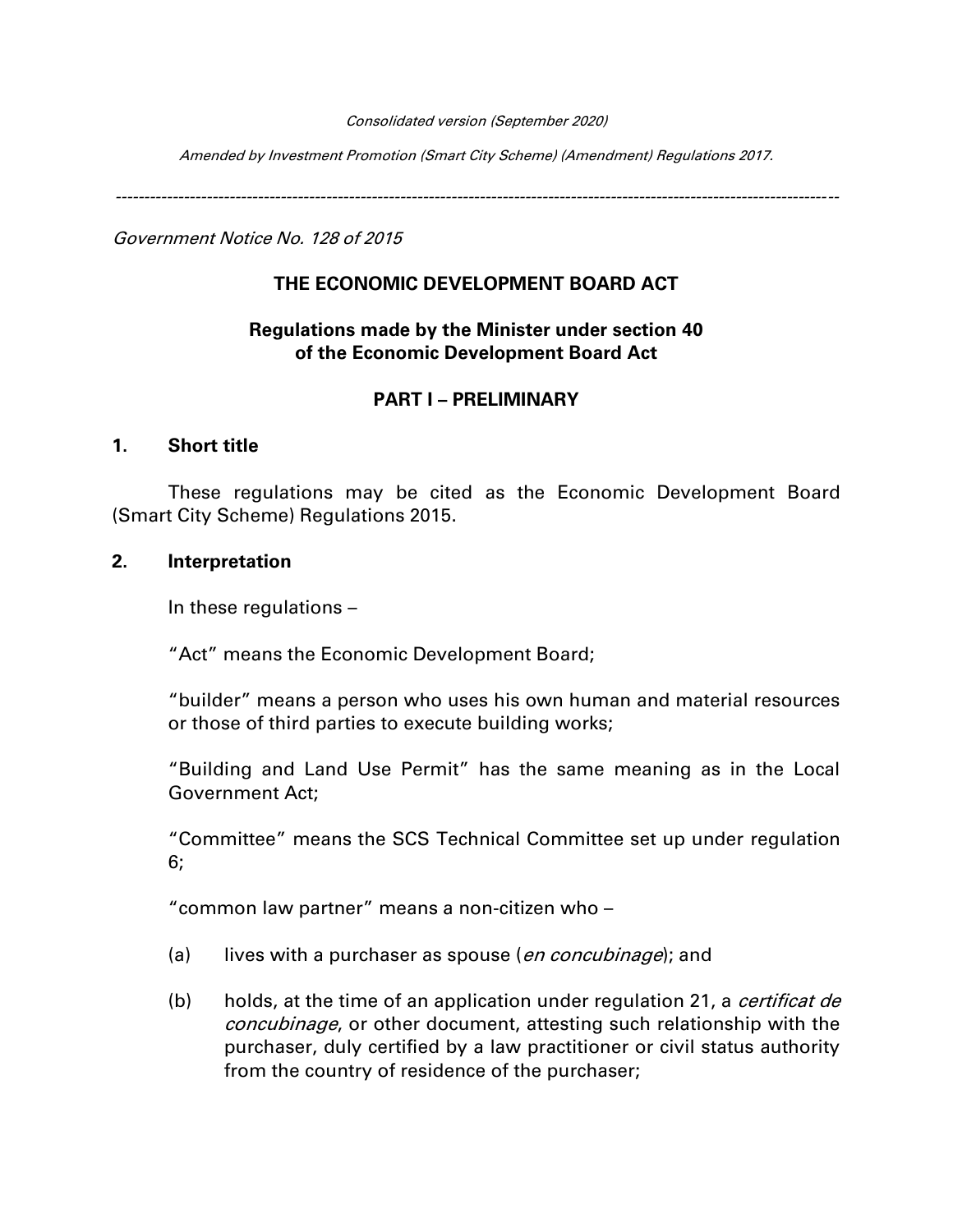"company" means a company incorporated or registered under the Companies Act;

"development proposal" means a proposal submitted under regulation 8 for the development of a smart city project;

"EIA licence" has the same meaning as in the Environment Protection Act;

"Foundation" has the same meaning as in the Foundations Act;

"Fund" means the Smart City Scheme Social Fund referred to in regulation 5A;

"guidelines" means guidelines issued by the Chief Executive Officer under regulation 24;

"independent quality assurance contractor" means a contractor appointed by a smart city company or smart city developer;

"letter of comfort" means the letter of comfort issued under regulation 8;

"letter of intent" means the letter of intent issued under regulation 9;

"Mauritian Diaspora Scheme" means the Mauritian Diaspora Scheme referred to in the Act;

"non-citizen" –

- (a) means a citizen of any country other than Mauritius;
- (b) includes a member of the Mauritian Diaspora registered under the Mauritian Diaspora Scheme; and
- (c) includes
	- (i) a company of which any shareholder or ultimate beneficiary is a non-citizen;
	- (ii) a *société* or limited partnership, of which any associate, partner or ultimate beneficiary is a non-citizen;
	- (iii) a trust or Foundation in which a non-citizen holds a beneficial interest; but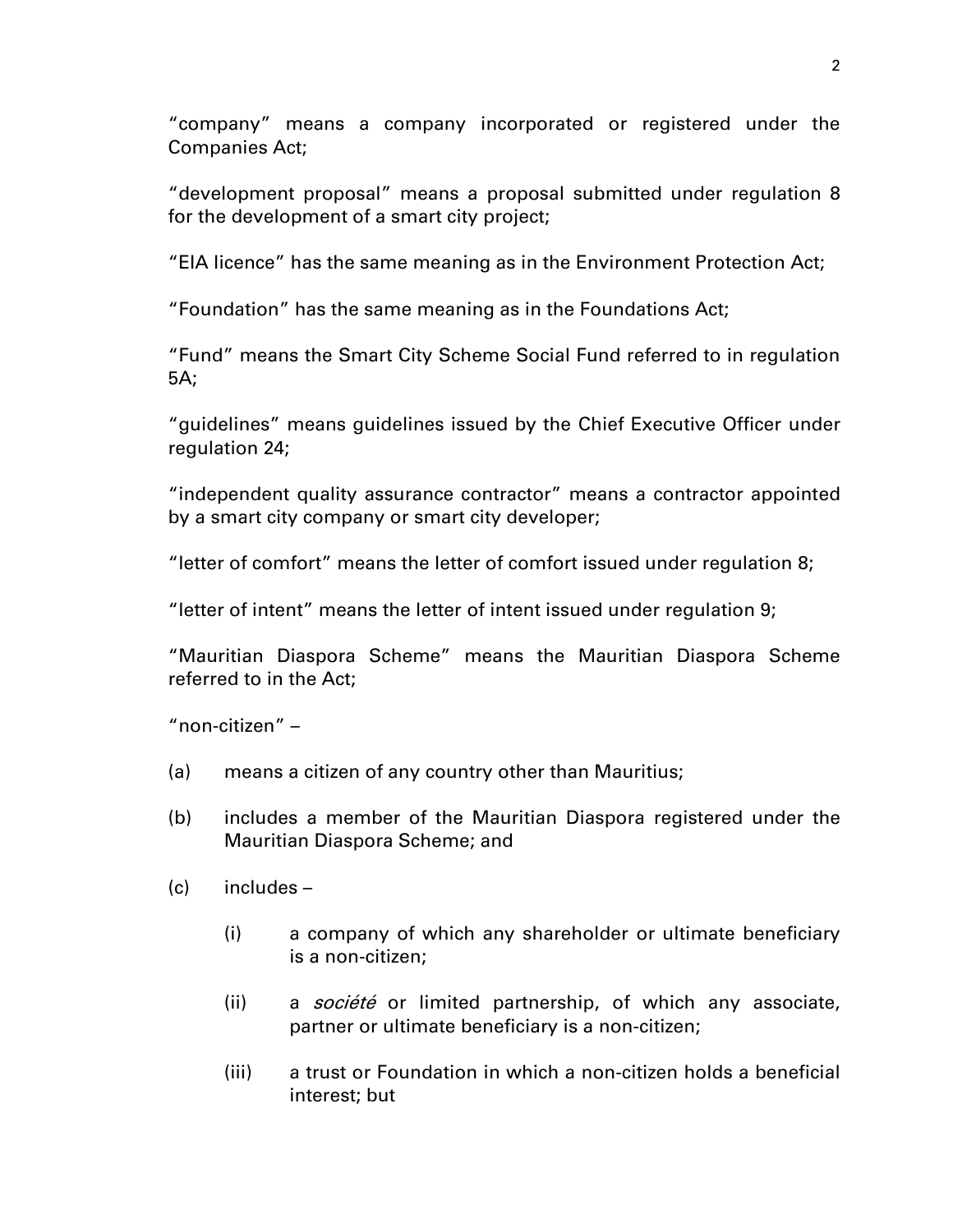(d) does not include a prohibited immigrant as defined in the Immigration Act;

"public transport" means transport, by bus or light rail transit system, that is available to the public, run on fixed routes with charged set fares;

"Scheme" means the Smart City Scheme set up under regulation 3;

"serviced land" means land on which all infrastructural works, including those relating to roads, walls, drains, landscaping and utility services, have been completed;

"smart city area" means the physical area of land of an extent exceeding 21.105 hectares (50 *arpents*) in respect of a smart city project;

"smart city company" –

- (a) means a company holding an SCS certificate; and
- (b) includes a company holding a letter of intent;

"smart city developer" means a company –

- (a) the activities of which comprise or include the development of a project, or one or more component of a project, under the Scheme;
- (b) that acts in concert or is jointly connected with the business of the smart city company; and
- (c) to which a portion of land is transferred from the smart city company;

"Smart City Management Company" or "SCMC" means a company set up under regulation 12;

"smart city project" means a project under the Scheme;

"station" means the Vacoas station, the Quatre Bornes station and such other station as the Minister may approve;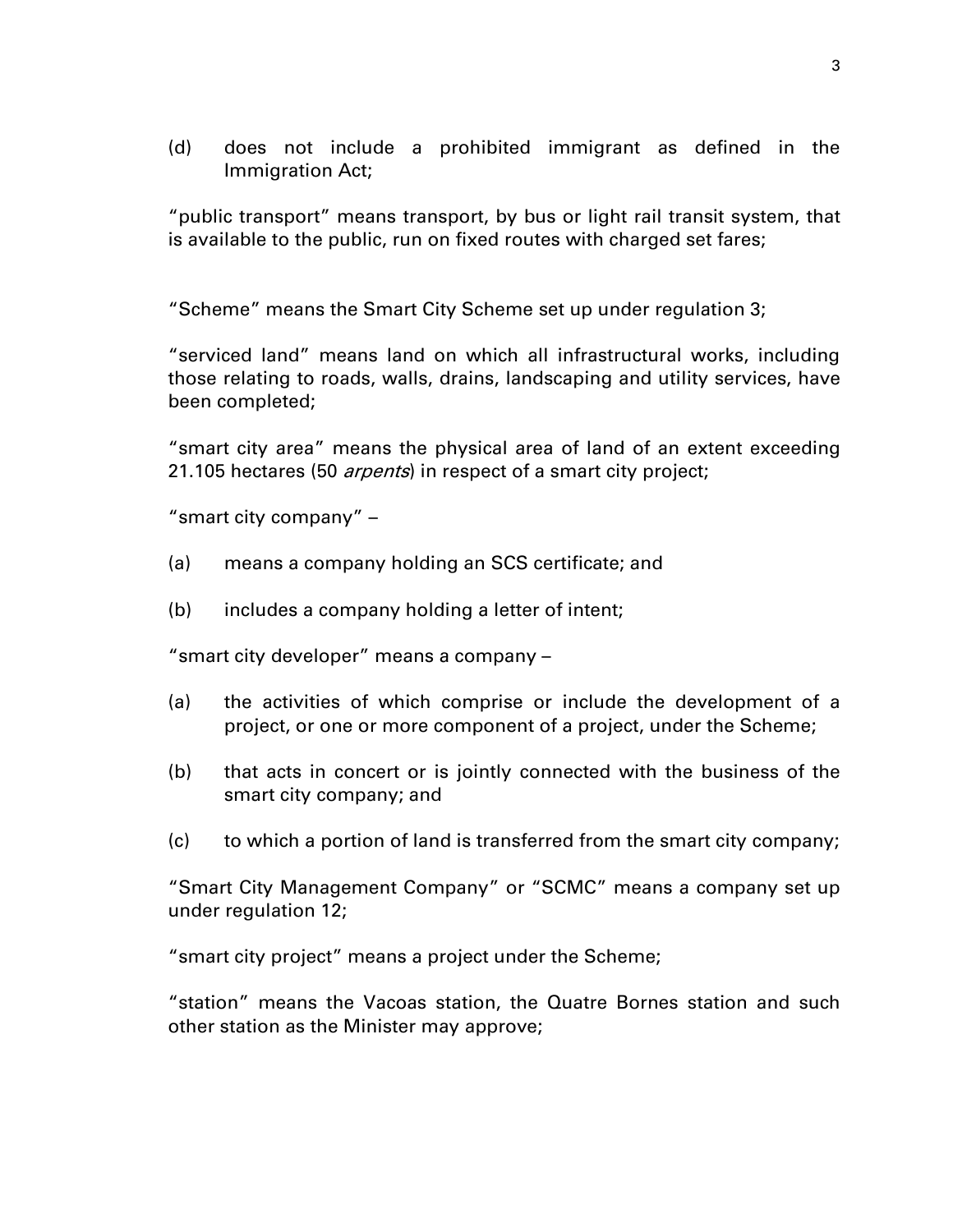"*technopole* project" means the *technopole* project referred to in regulation 5(3);

"terminal" means the Curepipe (Jan Palach South) terminal, the Rose Hill (Place Cardinal Margeot) terminal, the Port Louis (Victoria Square) terminal, the Port Louis (Immigration Square) terminal and such other terminal as the Minister may approve;

"trust" has the same meaning as in the Trusts Act.

## **PART II – SMART CITY SCHEME**

## **3. The Scheme**

There is set up for the purposes of section 12 of the Act a Smart City Scheme.

#### **4. Objects of Scheme**

The objects of the Scheme shall be –

- (a) to promote the creation of smart cities across Mauritius which shall be of mixed use comprising office, business, residential and entertainment components, all integrated in a coherent Master Plan focussing on innovation, sustainability, efficiency and quality of life and, where appropriate, involving the creation of *technopoles* or the construction of public transport stations or terminals;
- (b) to provide, in relation to the development of a smart city project, for  $-$ 
	- (i) the creation of an environment-friendly working, living and leisure space aiming at generating its own resources in terms of energy and other utilities and providing for state-of-the-art connectivity, smart modern transportation and reducing traffic congestion;
	- (ii) the promotion and co-ordination of the orderly and economic use and development of land;
	- (iii) the proper management, development and conservation of natural and man-made resources for the purpose of promoting the social and economic welfare of the community and a better environment;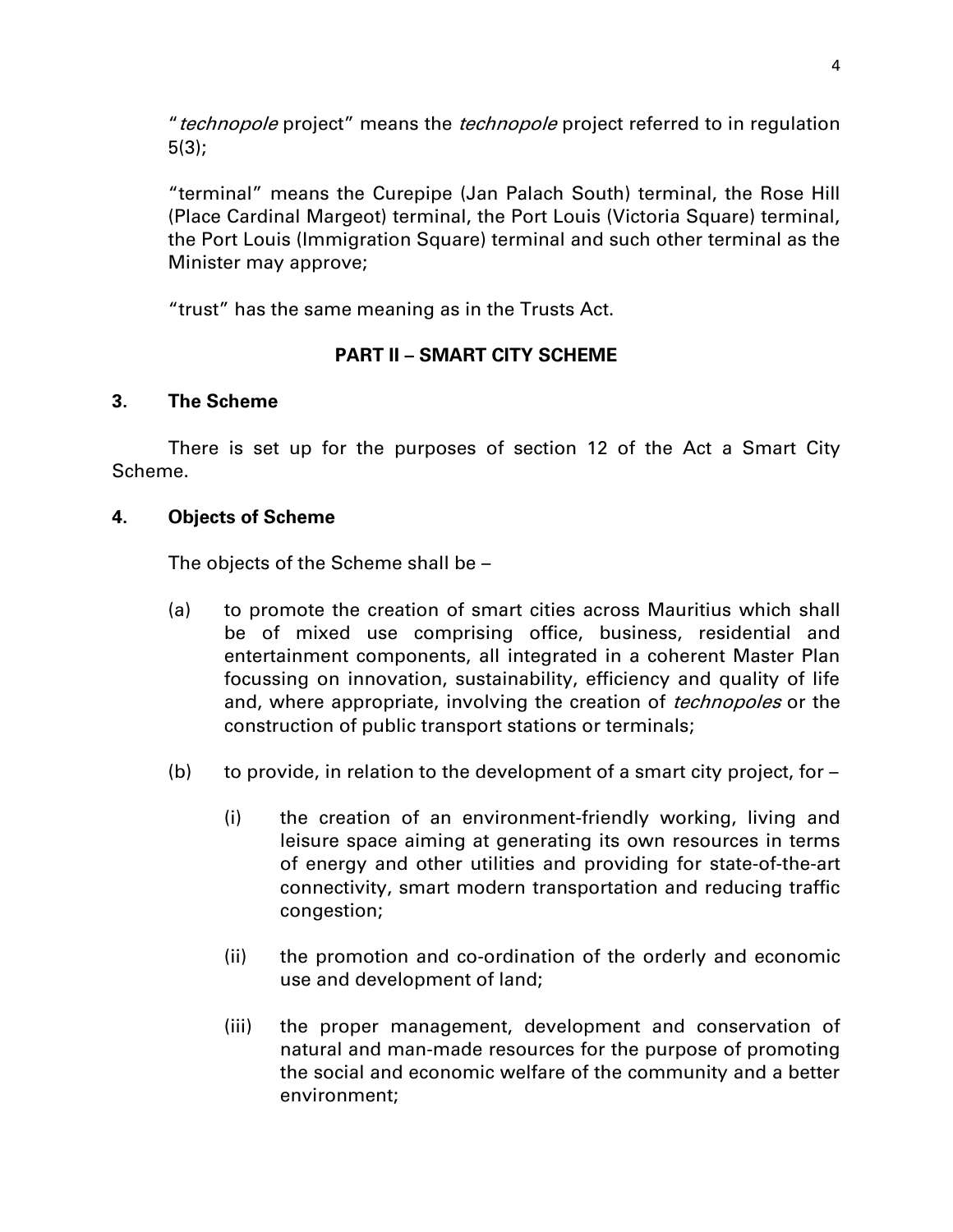- (iv) ecologically sustainable development; and
- (c) to promote targeted economic activities and increase foreign direct investment and extend export promotion strategically to rapidly growing economies, while at the same time strengthening the industrial and service base and an economic diversification path.

#### **5. Project under Scheme**

(1) Every smart city project, other than a *technopole* project public transport station project or public transport terminal project, as the case may be, under the Scheme shall be developed on an area of land of an extent exceeding 21.105 hectares (50 *arpents*) within which the development incorporates a mix of compatible land use including commercial, leisure and residential land use and consisting of a combination of office, light industrial, hotel, retail, public entertainment and housing so that the inclusive development achieves physical and functional integration and creates a pedestrian oriented urban environment.

(2) Every smart city project, other than a *technopole* project public transport station project or public transport terminal project, as the case may be, under the Scheme shall –

- (a) provide for the development referred to in paragraph (1);
- (b) adhere to the live, work and play concept and shall provide for a majority of the residential population to live and work in the same location;
- (c) comply with planning laws and such social obligations as may be specified in the guidelines;
- (d) provide for 3 or more categories of land use and shall include –
	- (i) business facilities, with a mandatory innovation cluster;
	- (ii) the construction of residential properties on the condition that the land area planned for that purpose does not exceed 50 per cent of the total land area;
	- (iii) civic centres and leisure amenities; and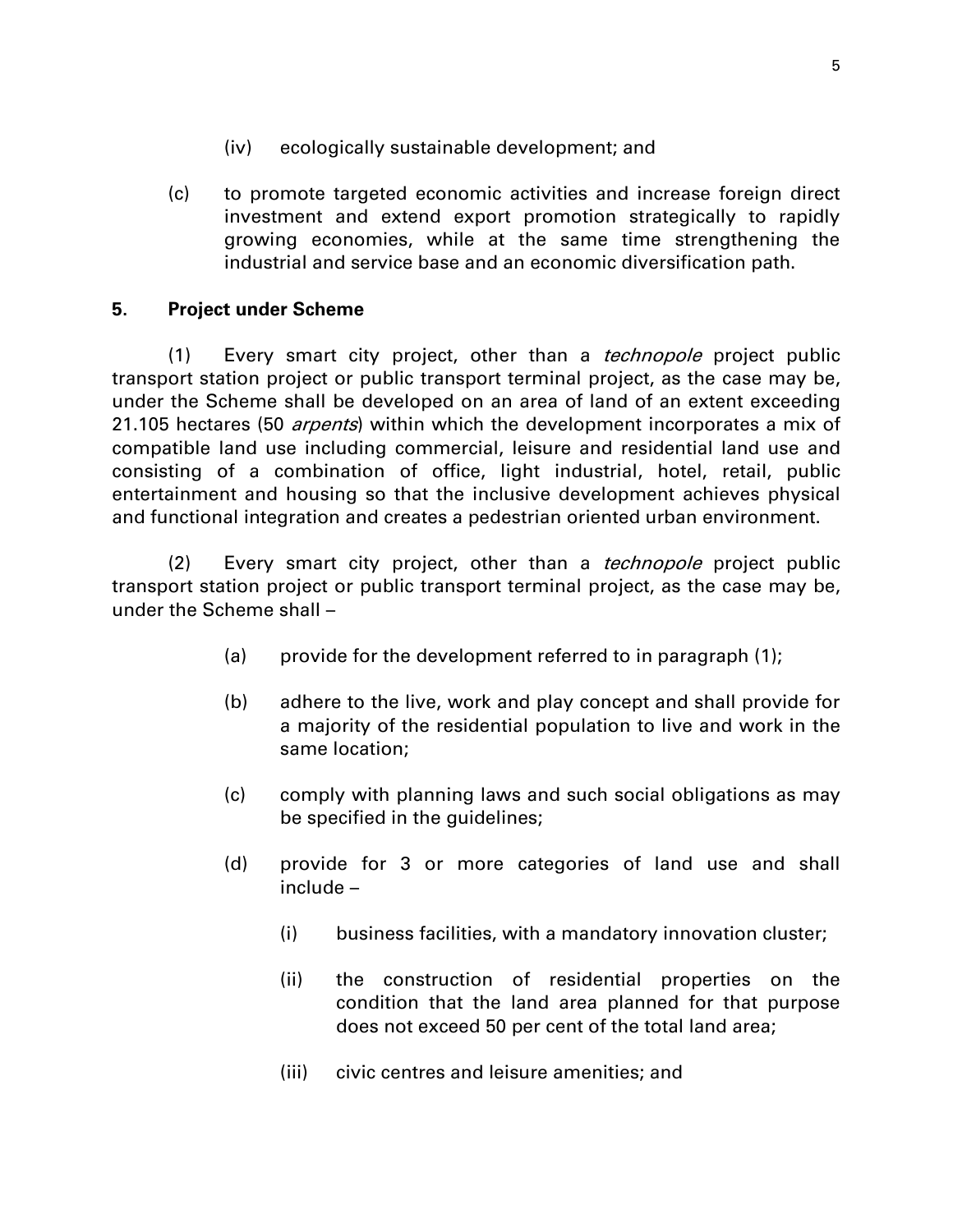- (iv) high quality public spaces that help promote social interaction and a sense of community, including but not limited to gardens, open plazas, cycle routes and pedestrian precincts;
- (e) contain, in relation to subparagraph (d)(ii), affordable housing units for middle-income earners;
- (f) provide for day to day management services through a Smart City Management Company;
- (g) include
	- (i) high-performance energy efficiency measures;
	- (ii) the use of information and communication technology to sense, analyse and integrate the key information to provide intelligent urban management and services.

(3) A *technopole* project may be developed on an area of land of less than 21.105 hectares (50 arpents) with high-tech industrial research and development facilities and shall –

- (a) provide for business facilities, with a mandatory innovation cluster;
- (b) provide for day to day management services through a Smart City Management Company;
- (c) include
	- (i) high-performance energy efficiency measures;
	- (ii) the use of information and communication technology to sense, analyse and integrate the key information to provide intelligent urban management and services.

(3A) A public transport station project or a public transport terminal project may be developed on an area of land of less than 21.105 hectares (50 arpents) and –

(a) shall relate to –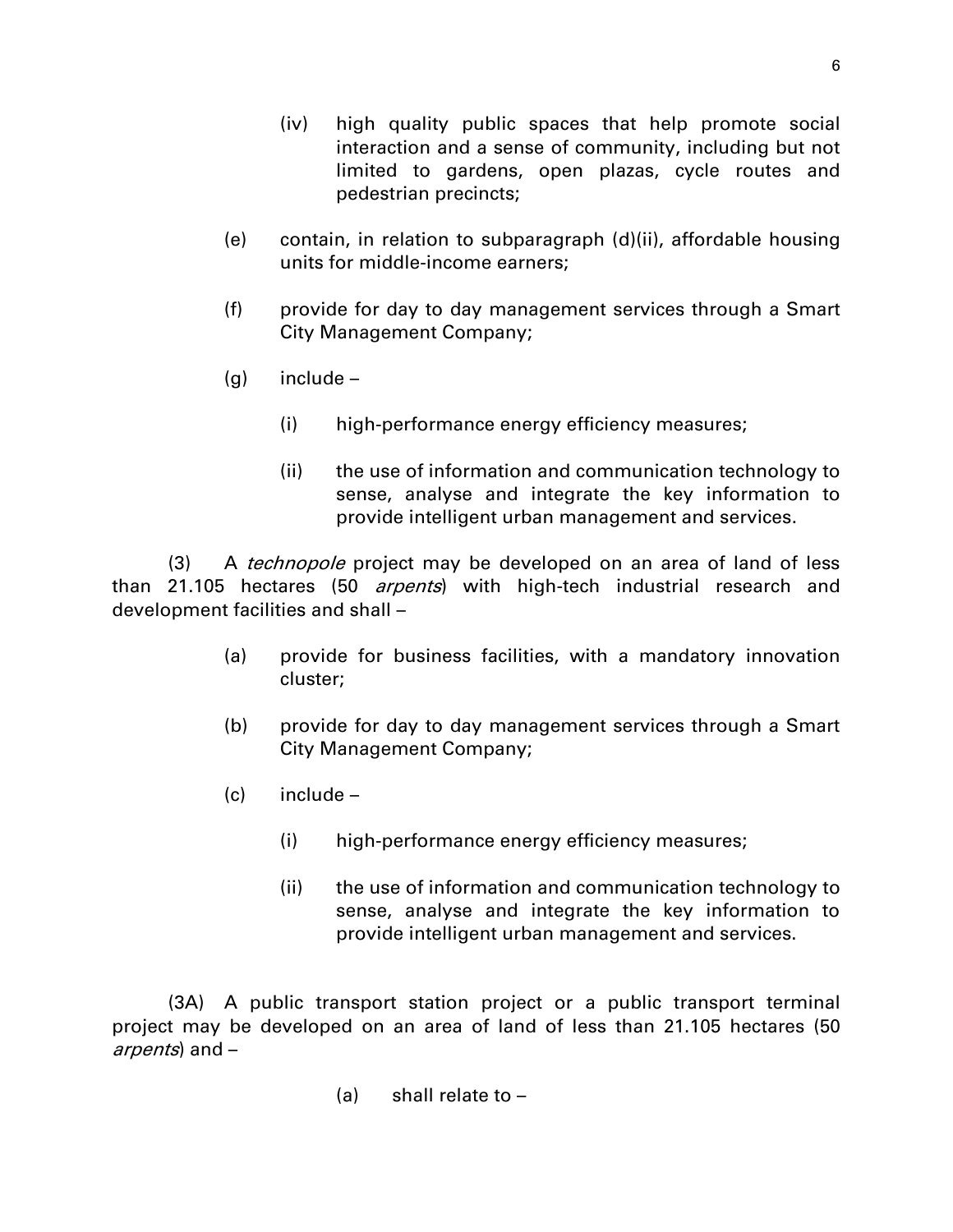- (i) the construction and operation of a modern and visually aesthetic public transport station or terminal, as the case may be,; or
- (ii) the redevelopment, modernisation and operation of an existing public transport station or terminal, as the case may be,;
- (b) may include commercial, office, parking, leisure or green components.

[inserted in 2017]

(4) At least 25 per cent of the residential properties in a smart city project, other than a *technopole* project, public transport station project or public transport terminal project, as the case may be, under the Scheme shall be sold to citizens of Mauritius or members of the Mauritian Diaspora registered under the Mauritian Diaspora Scheme.

 $(5)$  In this regulation –

"high-performance energy efficiency measures" means measures which –

- (a) use technology products or practices resulting in substantial operational cost savings through reduced energy consumption and utility costs; and
- (b) to the extent possible
	- (i) generate their own energy requirements through ecofriendly mechanisms such as solar plants and wind farms;
	- (ii) produce their own water needs; and
- (iv) are autonomous in their waste management systems.

#### **5A. Smart City Scheme Social Fund**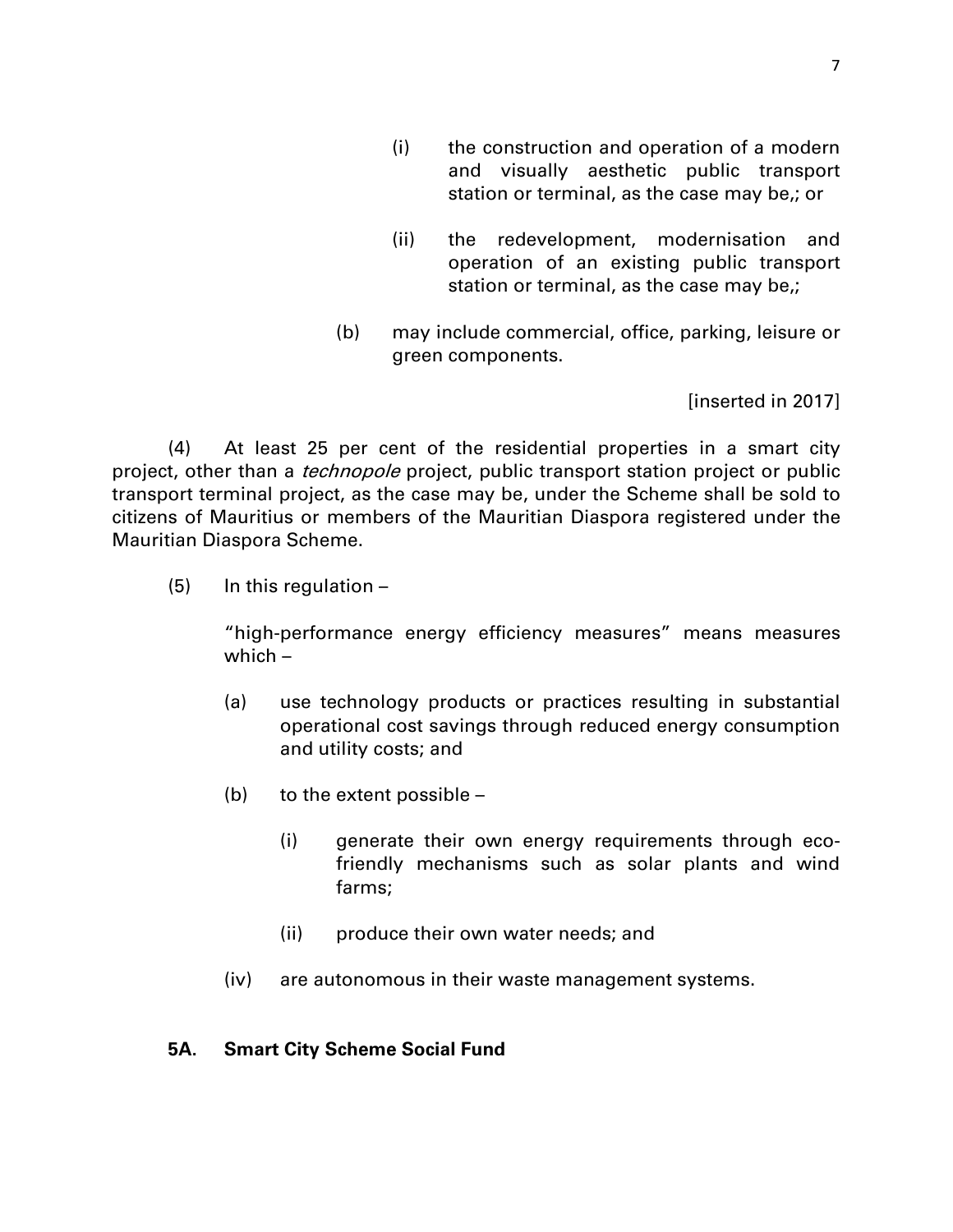(1) There shall be, for the purposes of these regulations, a Fund to be known as the Smart City Scheme Social Fund.

(2) Every smart city company shall contribute into the Fund at least 25,000 rupees per residential property or per plot of serviced land in a smart city area.

(3) The costs of any infrastructural works required outside a smart city area to service a smart city project and the costs to compensate those adversely affected by the smart city project shall not form part of the contribution to the Fund and shall be borne by the smart city company.

## **PART III – SCS TECHNICAL COMMITTEE**

#### **6. Committee**

(1) The Chief Executive Officer shall set up an SCS Technical Committee for the implementation of the Scheme.

(2) The members of the Committee shall, when appropriate, include one or more officers of a public sector agency, or such other persons, qualified or having experience in the subject matter of the application.

- (3) The Committee
	- (a) shall meet as often as may be necessary and at such time and place as the Chairperson of the Committee thinks fit;
	- (b) shall meet when required to do so by the Board; and
	- (c) shall regulate its meetings in such manner as it may determine.
- (4) The Committee shall examine
	- (a) a development proposal; and
	- (b) an application for an SCS certificate.

(5) In the course of the examination under paragraph (4), the Committee –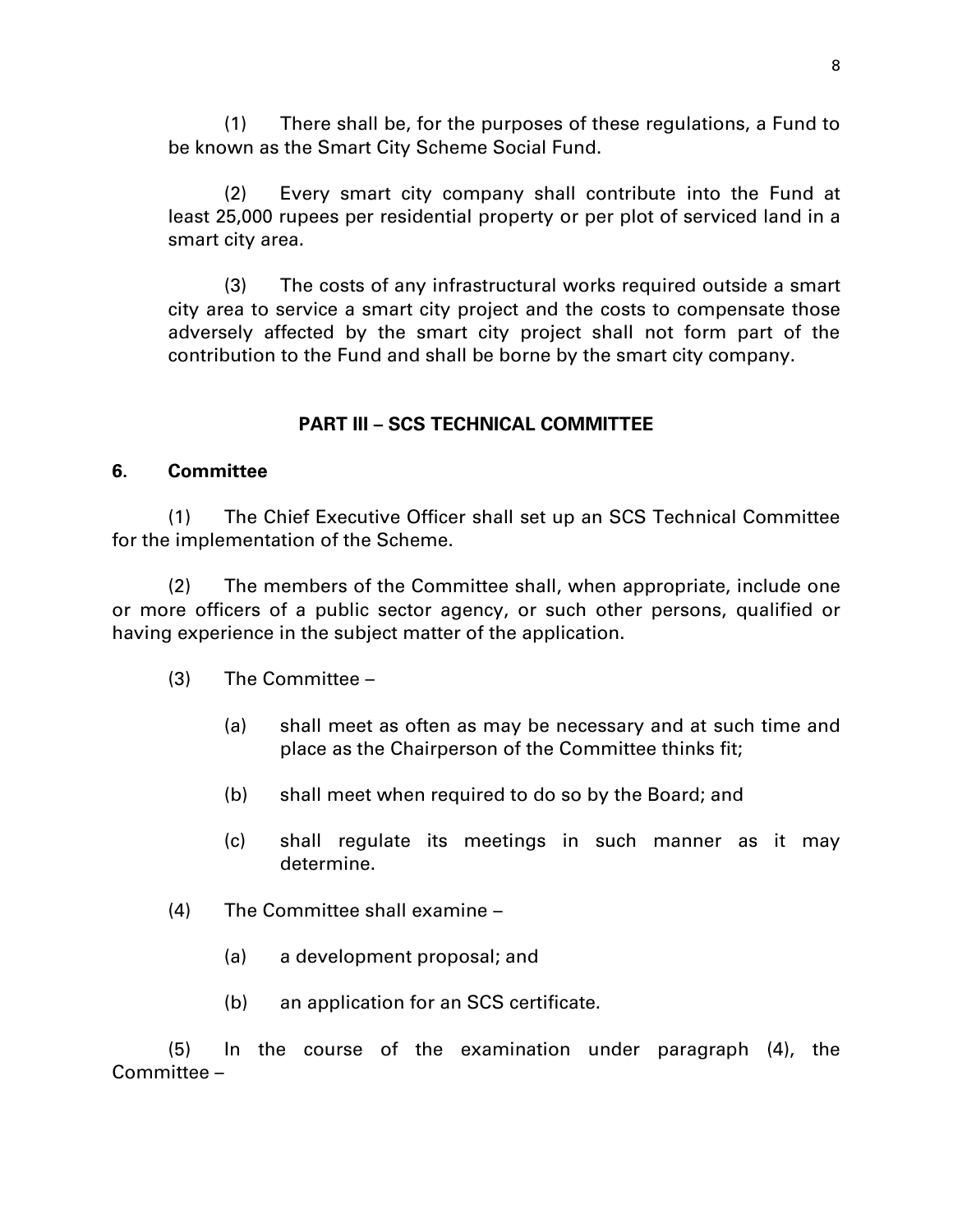- (a) shall have regard to
	- (i) the National Development Strategy;
	- (ii) the outline planning scheme;
	- (iii) any planning policy guidance applicable to applications of that type or to that local planning area;
	- (iv) any effect on the economy and on employment in the area, the social and cultural development of the area, the natural environment of the area and the conservation of the built environment in the area;
	- (v) traffic, parking and access considerations;
	- (vi) the suitability of the site for the development;
	- (vii) any building or site designated as national heritage under the National Heritage Fund Act; and
	- (viii) any other considerations relating to the development of the area in which the land the subject of the application is located, which appear to be material to the application;
- (b) may require any public sector agency to furnish such information and particulars as it may determine;
- (c) may consult such person as it may determine;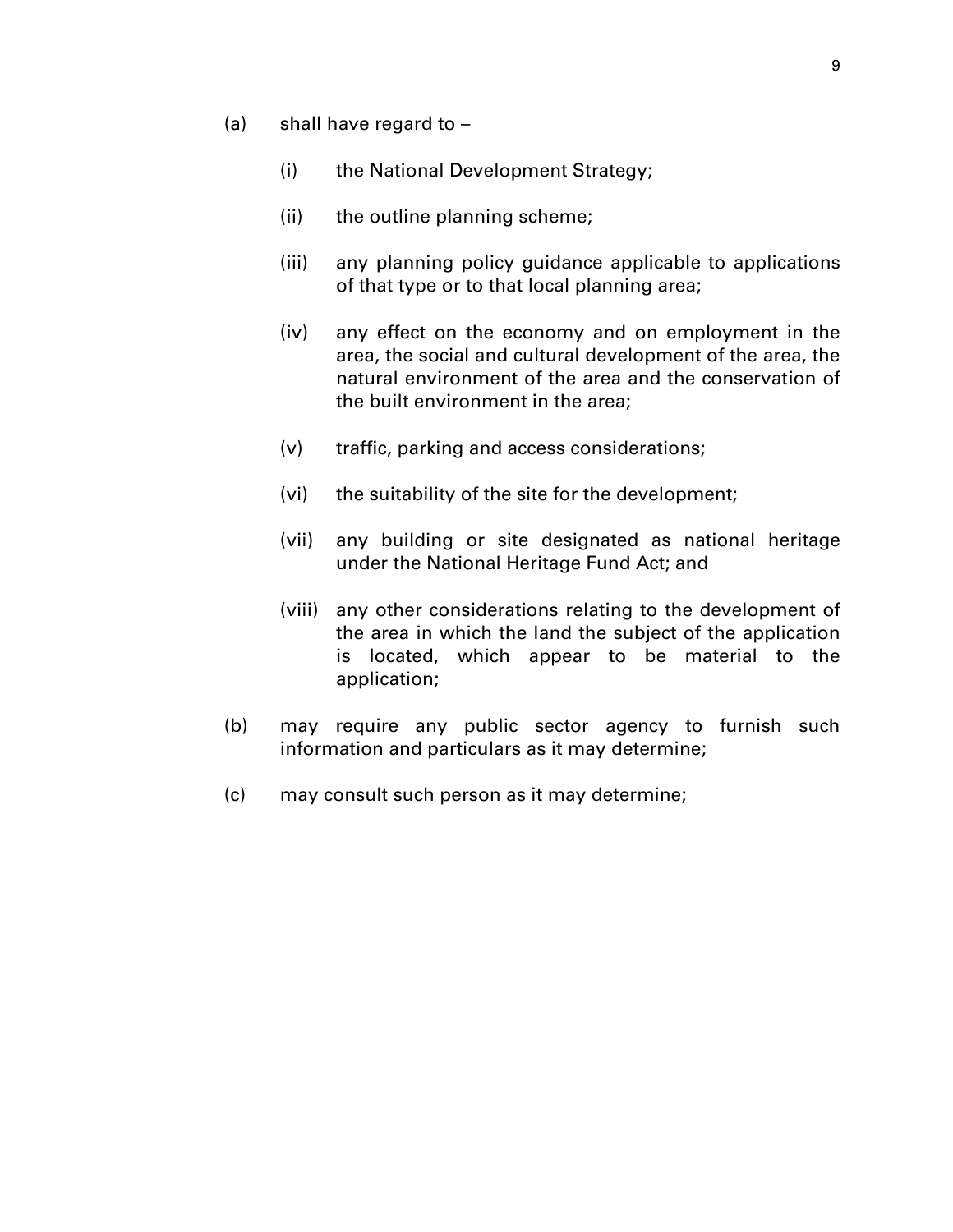(d) may request the parties concerned to attend a meeting of the Committee for the purpose of giving such clarification or explanation relating to the development proposal or the project, as the case may be, as the Committee may determine.

(6) The Committee may, in consultation with the parties concerned, review, modify and adjust the development proposal or smart city project pursuant to an application for an SCS certificate.

(7) (a) The Committee shall, after the examination under paragraph (4), submit its report to the Chief Executive Officer, together with its observations, comments and recommendations.

- (b) The Committee may, in its report, recommend the issue
	- (i) in the case of a development proposal, of a letter of comfort; or
	- (ii) in the case of an application for an SCS certificate, of a letter of intent, specifying the terms and conditions thereof.

(8) (a) In the context of facilitation for the processing of applications in relation to any registration, permit, licence or authorisation under any enactment, any public sector agency shall, where an application is not likely to be determined within the statutory time limit, it shall, as soon as reasonably practicable but not later than 3 working days from the statutory time limit, inform the Chief Executive Officer of the reasons for which the application cannot be determined.

(b) On receipt of a notification under paragraph (a), the IPFTC shall examine the reasons and may make such recommendation to the relevant public sector agency as it may determine.

 $(c)$  In this paragraph –

"IPFTC" means the Investment Projects Fast-Track Committee set up under section 18D of the Act.

# **PART IV – SCS CERTIFICATE**

## **7. Procedure for application of SCS certificate**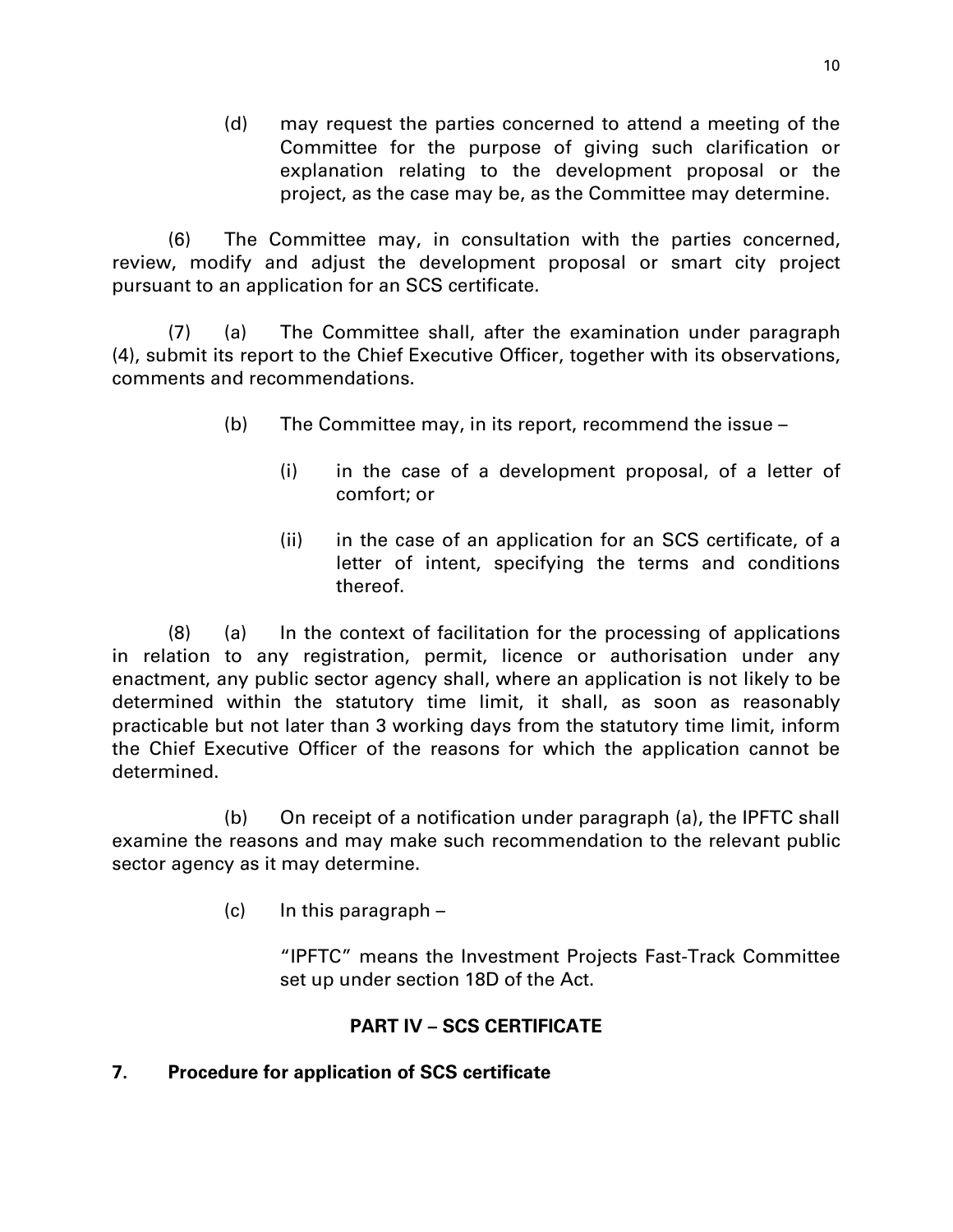(1) No person shall develop a smart city project under the Scheme unless he is issued with an SCS certificate in respect of that project.

(2) Subject to paragraph (3), every person intending to develop a smart city project under the Scheme shall submit a development proposal to the Chief Executive Officer.

- (3) No development proposal shall be required where
	- (a) the particulars of the smart city project are in conformity with regulation 5 and the guidelines;
	- (b) there is an implementation plan relating to the project with full details including a timeframe for its completion; and
	- (c) there is a subdivision plan relating to the project, prepared and signed by a land surveyor, delineating the external boundaries of the land to be divided in accordance with a memorandum of survey under the Land Surveyors Act.

## **8. Development proposal**

(1) Every development proposal submitted to the Chief Executive Officer under regulation 7(2) shall include a Master Plan and such other plans, maps, information and documents as may be specified in the guidelines.

(2) On receipt of a development proposal, the Chief Executive Officer shall ensure that it is complete and shall, after performing due diligence, refer the proposal to the Committee which shall examine the proposal in accordance with regulation 6.

(3) The Chief Executive Officer may, further to the report submitted to him pursuant to regulation 6(7) and where he is satisfied that the development proposal meets the requirements of these regulations, issue a letter of comfort to the person who submitted the proposal.

# **9. Application for SCS certificate**

(1) No person shall submit an application for an SCS certificate unless the person is a company.

(2) For the purpose of section 16 of the Act, an application for an SCS certificate shall be accompanied –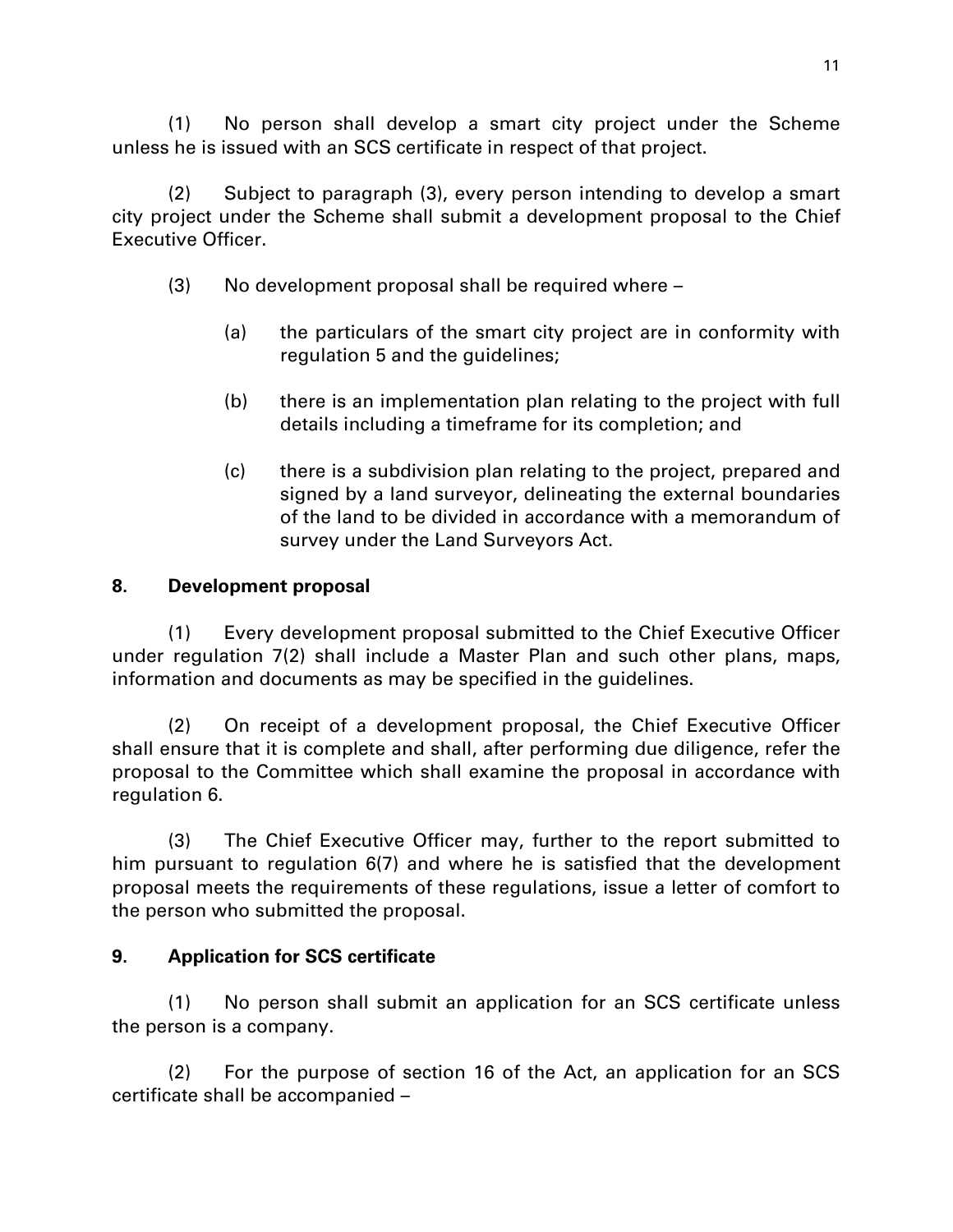- (b) where appropriate, by the particulars of the smart city project, implementation plan and subdivision plan referred to in regulation 7(3);
- (c) by a social impact assessment to identify the impact of the smart city project on its neighbouring community together with a written undertaking that the benefits of the smart city project shall accrue to the neighbouring community and to small entrepreneurs generally in terms of employment and business opportunities; and
- (d) by such other particulars or information as may be required in the form of application or in the guidelines.

(3) On receipt of an application for an SCS certificate, the Chief Executive Officer shall ensure that the application is complete and shall, after performing due diligence, refer the application to the Committee which shall examine the application in accordance with regulation 6.

(4) The Chief Executive Officer may, further to the report submitted to him pursuant to regulation 6(4)(b) and where he is satisfied that the smart city project meets the requirements of these regulations, issue a letter of intent to the smart city company on such terms and conditions as he may determine.

- (5) Where the Chief Executive Officer considers that
	- (a) the land earmarked for the development of the project has been transferred to the smart city company;
	- (b) the smart city company has obtained all the necessary permits, licences and clearances including any EIA licence and Building and Land Use Permit;
	- (c) a Smart City Management Company has been incorporated by the smart city company; and
	- (a) the terms and conditions specified in the letter of intent have been complied with to the satisfaction of the Committee,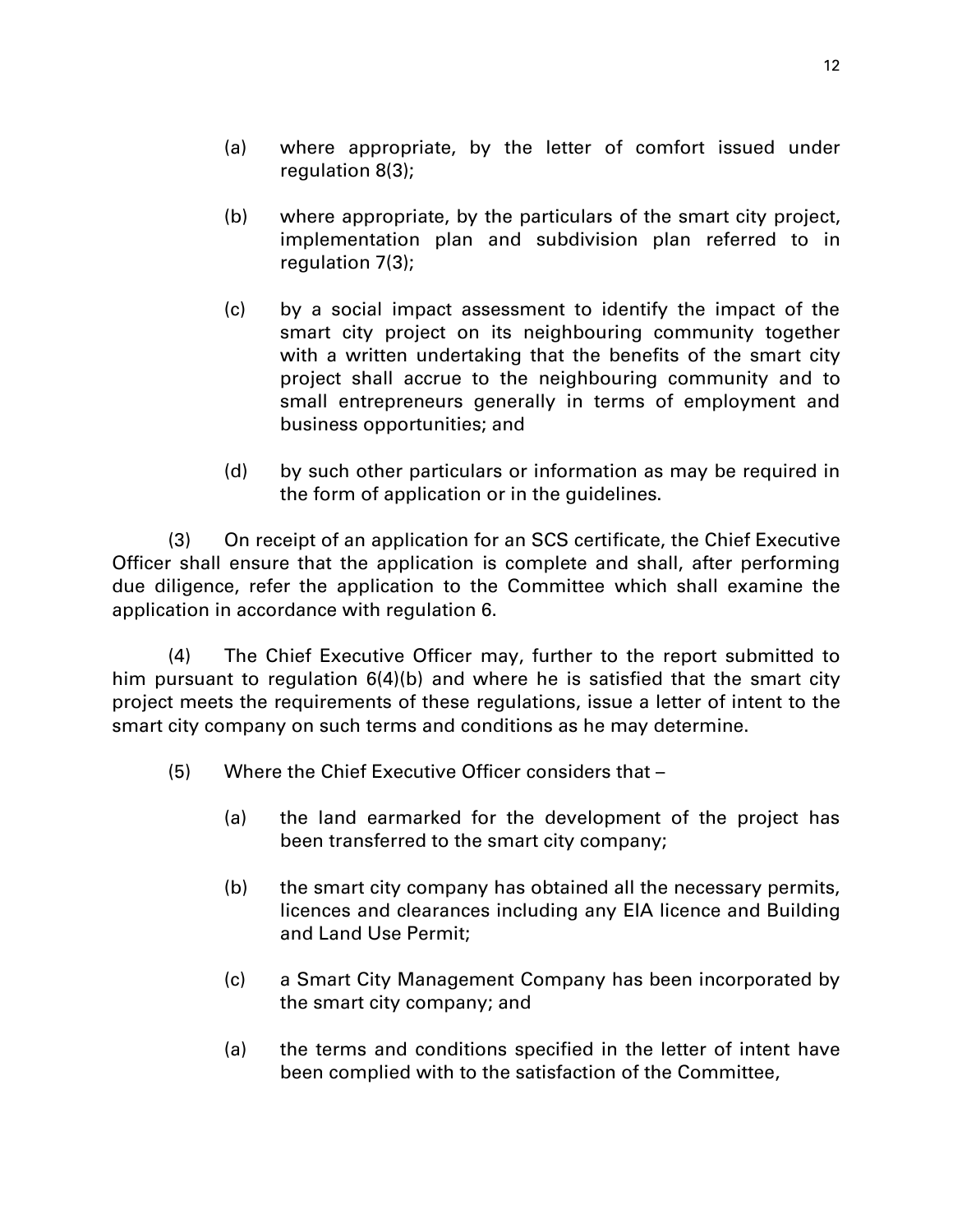he shall issue an SCS certificate to the smart city company on such terms and conditions as he may determine.

(6) An SCS certificate shall lapse and cease to have effect if the development to which it relates has not been physically commenced within 2 years of the date of the issue of the certificate.

 $(7)$  The social impact assessment referred to in paragraph  $(2)(c)$  shall also be submitted to the Committee referred to in the Finance and Audit (Smart City Scheme Social Fund) Regulations 2017.

## **PART V – RESPONSIBILITIES AND GUARANTEES**

## **10. Responsibility of smart city company**

(1) A smart city company shall, at all times, be responsible for the execution of all the projects in a smart city under the Scheme and shall be answerable to the Economic Development Boardfor its proper implementation in accordance with the SCS certificate issued to it.

- (2) A smart city company shall
	- (a) develop bare land into serviced land;
	- (b) on its own, engage in building, developing, managing and executing specific projects under the Scheme;
	- (c) for rental to a smart city developer, engage in building, developing and managing infrastructure under the Scheme;
	- (d) not make any alteration to the components of the project without the prior approval of the Board of Investment;
	- (e) submit to the Economic Development Boarda quarterly progress report on –
		- (i) the building works certified by an independent quality assurance contractor;
		- (ii) the general implementation of the scheme;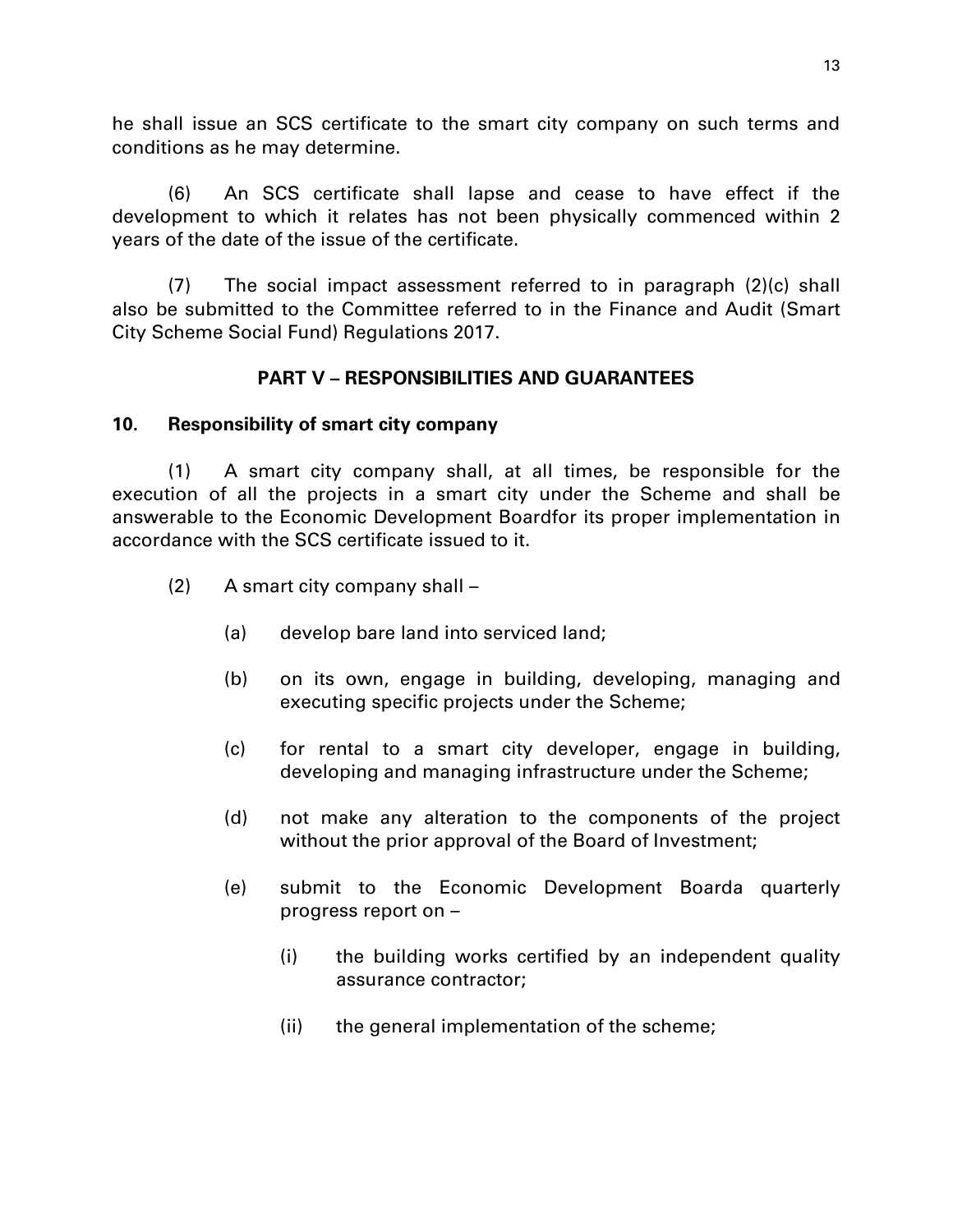- (iv) any agreement pursuant to regulation 16 to live in a residential unit to retired non-citizens;
- (f) appoint an independent quality assurance contractor who shall –
	- (i) ensure that construction works conform with the standards set out in the contract with the smart city company and the builder; and
	- (ii) at the time of delivery of an immovable property to a purchaser, deliver to that purchaser a clearance certificate stating that the construction works conform with the standards set out in the contract between the smart city company and the builder;

(3) The Economic Development Boardshall, in relation to the quarterly progress report referred to in paragraph (2)(e), examine the report and submit its comments and observations thereon to the Minister.

(4) (a) Where the sale of an immovable property is made on the basis of a plan or during the construction phase, it shall be governed by the provisions of a *vente à terme* or *vente en l'état futur d'achèvement*, as the case may be, in accordance with the provisions of articles 1601-1 to 1601-45 of the Code Civil Mauricien.

(b) Every smart city company shall, pursuant to subparagraph (a), comply with article 1646-1 of the Code Civil Mauricien.

(5) A smart city company may set up a Special Purpose Vehicle (SPV) to implement specific components in a smart city project.

# **11. Responsibility of smart city developer**

(1) Subject to these regulations, a smart city developer shall, at all times, be responsible for the execution of specific projects in a smart city under the Scheme and shall be answerable to the Economic Development Boardfor their proper implementation in accordance with the SCS certificate issued.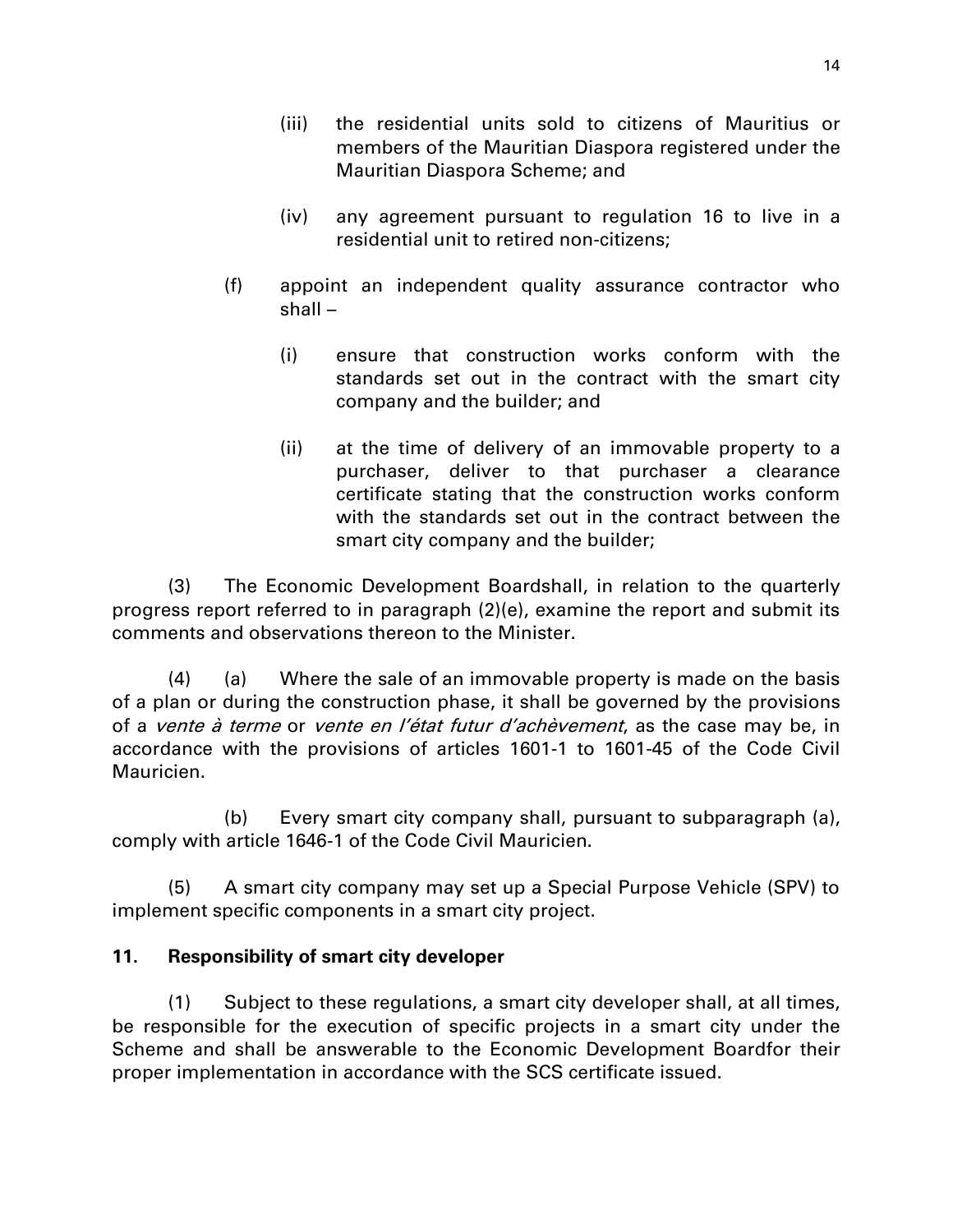(2) A smart city developer shall build, develop, manage and execute specific projects under the Scheme and shall carry out the responsibilities referred to in regulation 10(2)(c) to (f) and (3), with such modifications, adaptations and exceptions as may be necessary.

(3) A smart city developer may set up a Special Purpose Vehicle (SPV) to implement specific components in a smart city project.

## **12. Smart City Management Company**

(1) (a) For the purposes of regulation 5(2)(f), every smart city company shall set up a Smart City Management Company.

(b) The object of the SCMC shall be to manage a smart city under the Scheme using Internet, new high-performance digitalised technologies and high-tech methods with a view to maintaining the sustainability, innovativeness and eco-friendliness of the smart city, as well as connecting people and integrating information and elements in order to increase the quality of life of its residents.

(2) Without restricting the generality of paragraph (1), the functions of an SCMC shall include –

- (a) the tasks of a *syndic* in accordance with the Code Civil Mauricien;
- (b) providing security, maintenance, gardening, solid waste disposal and other services;
- (c) maintaining and managing open public spaces;
- (d) providing an intelligent response to different kinds of needs, including daily livelihood, environmental protection, public safety and city services, industrial and commercial activities;
- (e) implementing and managing a real-time sensor network system that automatically monitors and detect changes in the status of public infrastructure to ensure the quick and appropriate provision of services; and
- (f) the use of smart energy management technologies to help suppliers of utility services and distributors to forecast and manage energy loads.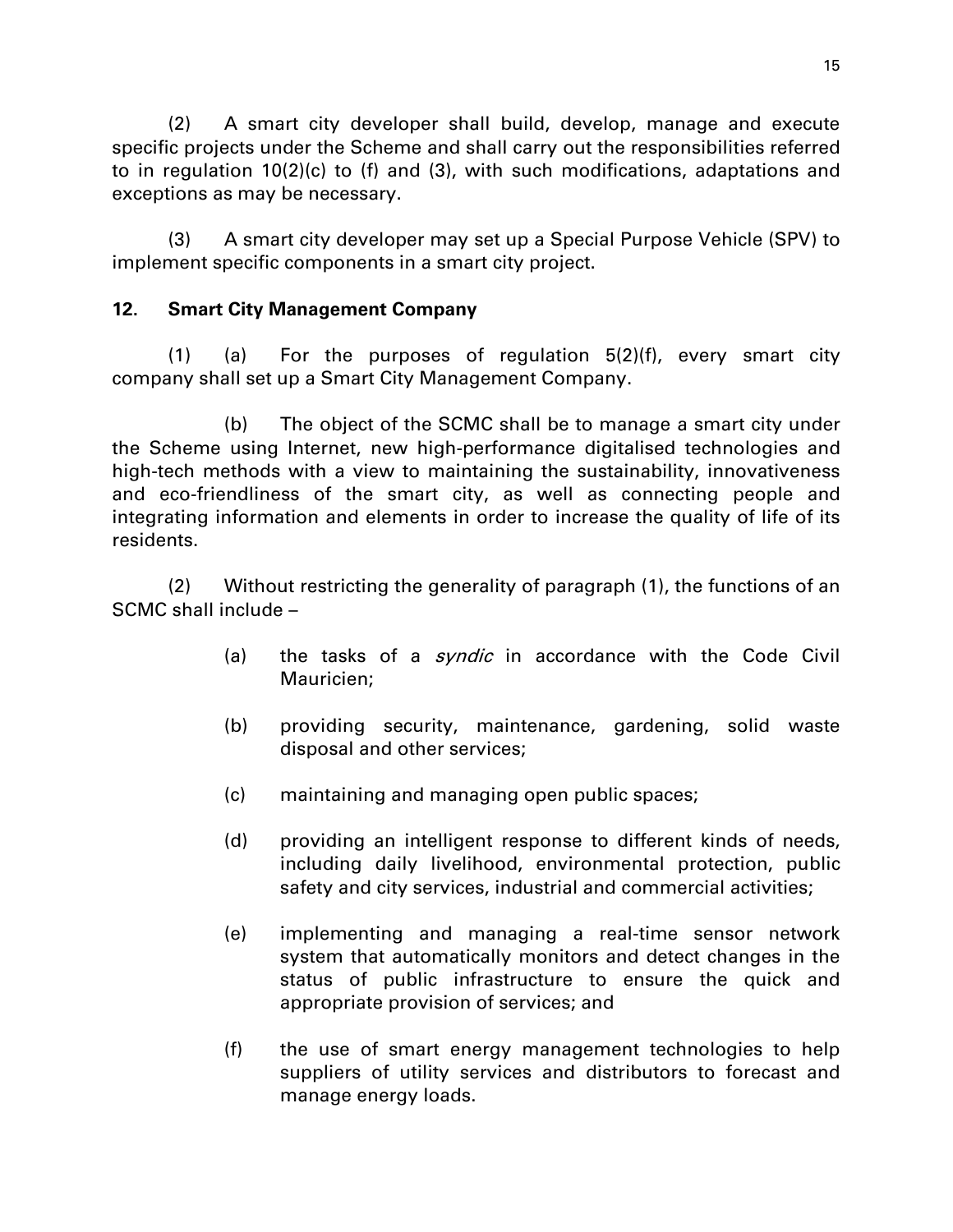(3) A Smart City Management Company shall not acquire nor sell any immovable property in a smart city, other than for a purpose specified in the Scheme.

## **13. Mandatory guarantees**

(1) Every builder shall subscribe, in relation to each residential property constructed under a scheme, a property damage insurance policy in favour of the smart city company, the smart city developer or an eventual purchaser to guarantee for a period of one year from the delivery of the residential property to the smart city company, the smart city developer or eventual buyer, the payment of compensation for any property damage due to execution faults or defects which affect the finish works or elements, failing which the smart city company or, the smart city developer or eventual buyer shall withhold 5 per cent of the contractual price of the building works.

(2) Every smart city company or smart city developer shall subscribe, in relation to each residential property, to –

- (a) a property damage insurance policy in favour of eventual or subsequent purchasers to guarantee, for a period of 2 years from the date of delivery of the residential unit to the purchaser, the payment of compensation for any property damage resulting from faults or defects in non-structural elements or services resulting in the non-compliance with the requirements of a deed of sale in respect of a residential property; and
- (b) a property damage insurance policy in favour of eventual or subsequent purchasers to guarantee, for a period of 10 years from the date of delivery of a residential unit to the purchaser, the payment of compensation for any property damage caused to a residential building by faults or defects originating in or affecting the structural elements including the foundation, supports, beams, framework, load-bearing walls, or other structural elements and which could directly jeopardise the building's structural soundness and stability.

# **PART VI – SALE AND ACQUISITION OF LAND AND PROPERTIES**

#### **14. Sale of bare land to a smart city developer**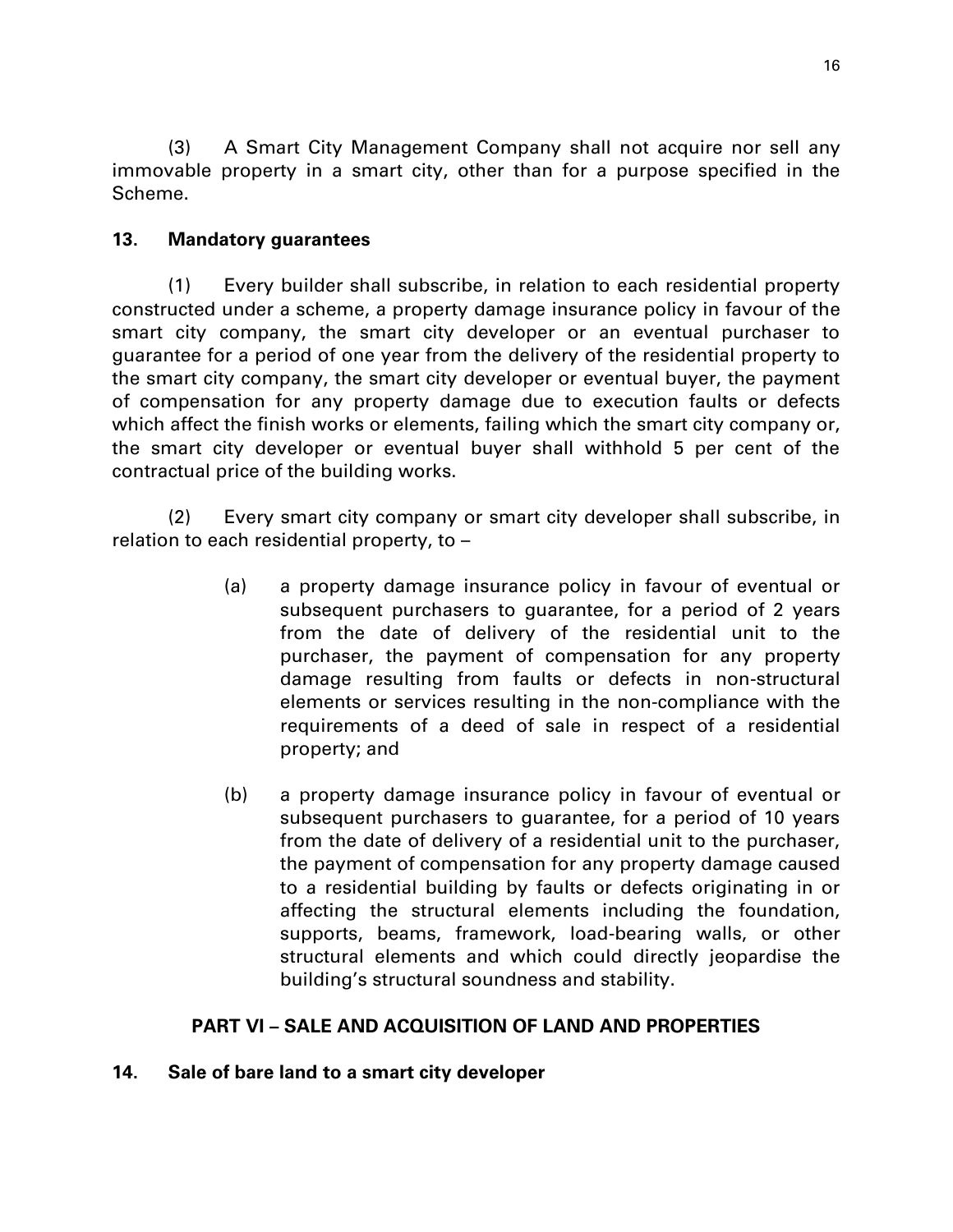- (1) Subject to this regulation, a smart city company issued with
	- (a) a letter of intent may enter into a pre-sale agreement to sell bare land to a smart city developer;
	- (b) a SCS certificate may sell to, or receive any payment or other consideration from, a smart city developer in respect of any sale of –
		- (i) serviced land; or
		- (ii) bare land, after furnishing the Economic Development Board with a bank guarantee equivalent to the estimated value of the infrastructural works to service that plot of bare land being sold.

(2) Where a smart city developer acquires land pursuant to paragraph  $(1)$ , he shall  $-$ 

- (a) apply, pursuant to section  $12(1C)(c)$  of the Act, to the Economic Development Board for a registration certificate in such form and manner as the Economic Development Board may determine;
- (b) not develop the land for any purpose other than the one approved under the project, unless he obtains written authorisation from the Board of Investment;
- (c) not sell or transfer any plot of serviced land acquired pursuant to paragraph (1).

#### **15. Sale of serviced land for residential purpose**

- (1) A smart city company or smart city developer may
	- (a) subject to paragraph (1A), sell plots of serviced land for the construction of residential properties to a citizen of Mauritius or member of the Mauritian Diaspora
	- (aa) subject to paragraph (1A), sell only one plot of serviced land to a non-citizen, provided the transfer is made on or before 30 June 2022;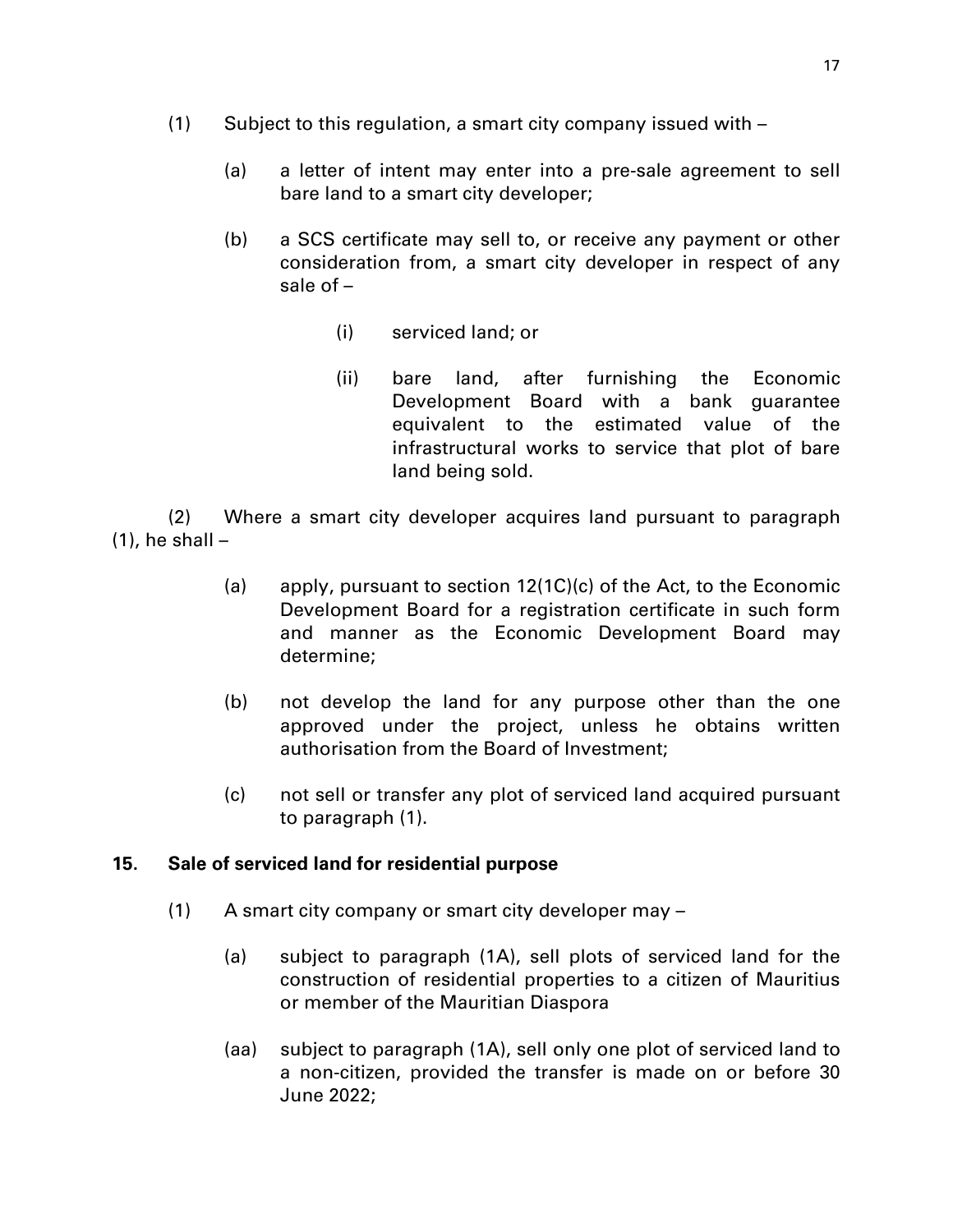- (b) jointly with a non-citizen develop bare land or serviced land and build residential properties thereon;
- (c) enter into an agreement to sell to, or receive any payment or other consideration from, in respect of any sale of serviced land, after furnishing the Economic Development Board with a bank guarantee equivalent to the estimated value of the infrastructural works to service the plots of land being sold, provided the payments received by the smart city company or smart city developer do not exceed the amount covered by the bank guarantee.

(1A) No sale of serviced land shall be effected under paragraph  $(1)(a)$  and  $(aa)$  unless  $-$ 

- (a) the infrastructural works, including those relating to roads, walls, drains, landscaping and utility services, have been completed in respect of the area of the serviced land;
- (b) the total area of all plots of serviced land for sale does not exceed 25 per cent of the land area planned for the construction of residential properties;
- (c) each plot of serviced land for sale does not exceed 2,100 square metres in area; and
- (d) leisure amenities, as certified by the Economic Development Board, are available.

 (1B) A person who buys a plot of serviced land under paragraph  $(1)(a)$  or  $(aa)$  shall  $-$ 

- (a) where he is a citizen of Mauritius or member of the Mauritian Diaspora registered under the Mauritian Diaspora Scheme, build a residential property on that plot within 10 years from the date of its acquisition; or
- (b) where he is a non-citizen, build a residential property on that plot within 5 years from the date of its acquisition ;and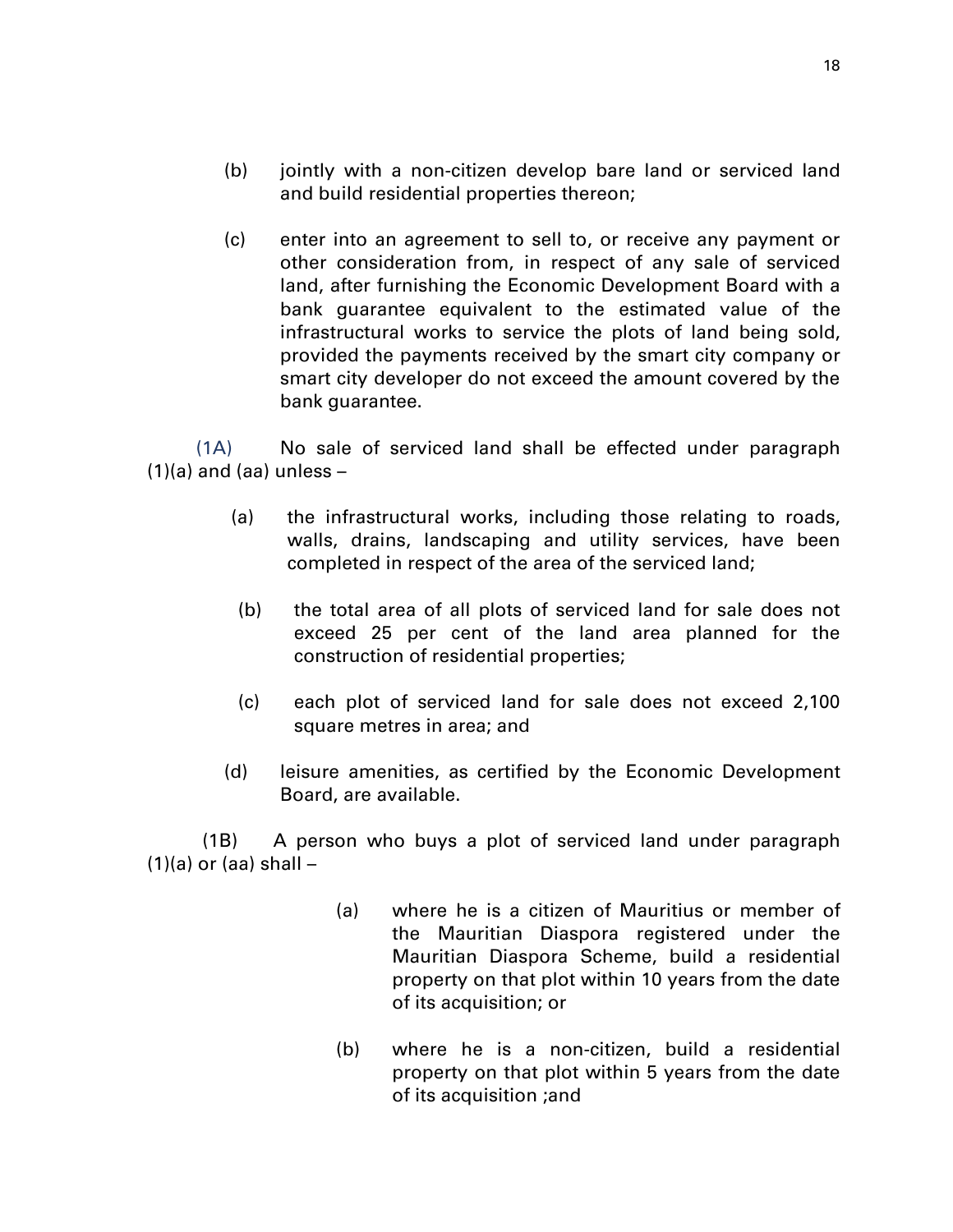(c) build the residential property in accordance with the architectural guidelines issued by the smart city company or smart city developer, as the case may be.

(2) No plot of serviced land acquired by a citizen of Mauritius or member of the Mauritian Diaspora registered under the Mauritian Diaspora Scheme shall be sold or transferred unless the acquirer of the plot undertakes to complete the construction of the residential property on the plot within 10 years from the date of its first acquisition from the smart city company or smart city developer, as the case may be.

(3) No plot of serviced land acquired by a non-citizen shall be sold or transferred unless construction of the residential property on that plot is completed.

(4) No non-citizen who acquires a plot of serviced land shall be eligible to apply for a residence permit in accordance with regulation 21, unless the construction of a residential property has been completed on that plot within the period referred to in regulation 15(1B)(b).

 $(5)$  In this regulation –

"non-citizen" means a person –

- (a) referred to in section  $5(1)(g)$  of the Immigration Act who is issued with a residence permit;
- (b) referred to in section 5(1)(h) of the Immigration Act who is issued with an occupation permit; or
- (c) who is granted the status of a permanent resident under section 5A of the Immigration Act.

#### **16. Agreement on right to live in residential unit**

(1) (a) A smart city company or smart city developer may grant, by agreement, to a retired person the right to live in a residential unit for the rest of his life free of rent.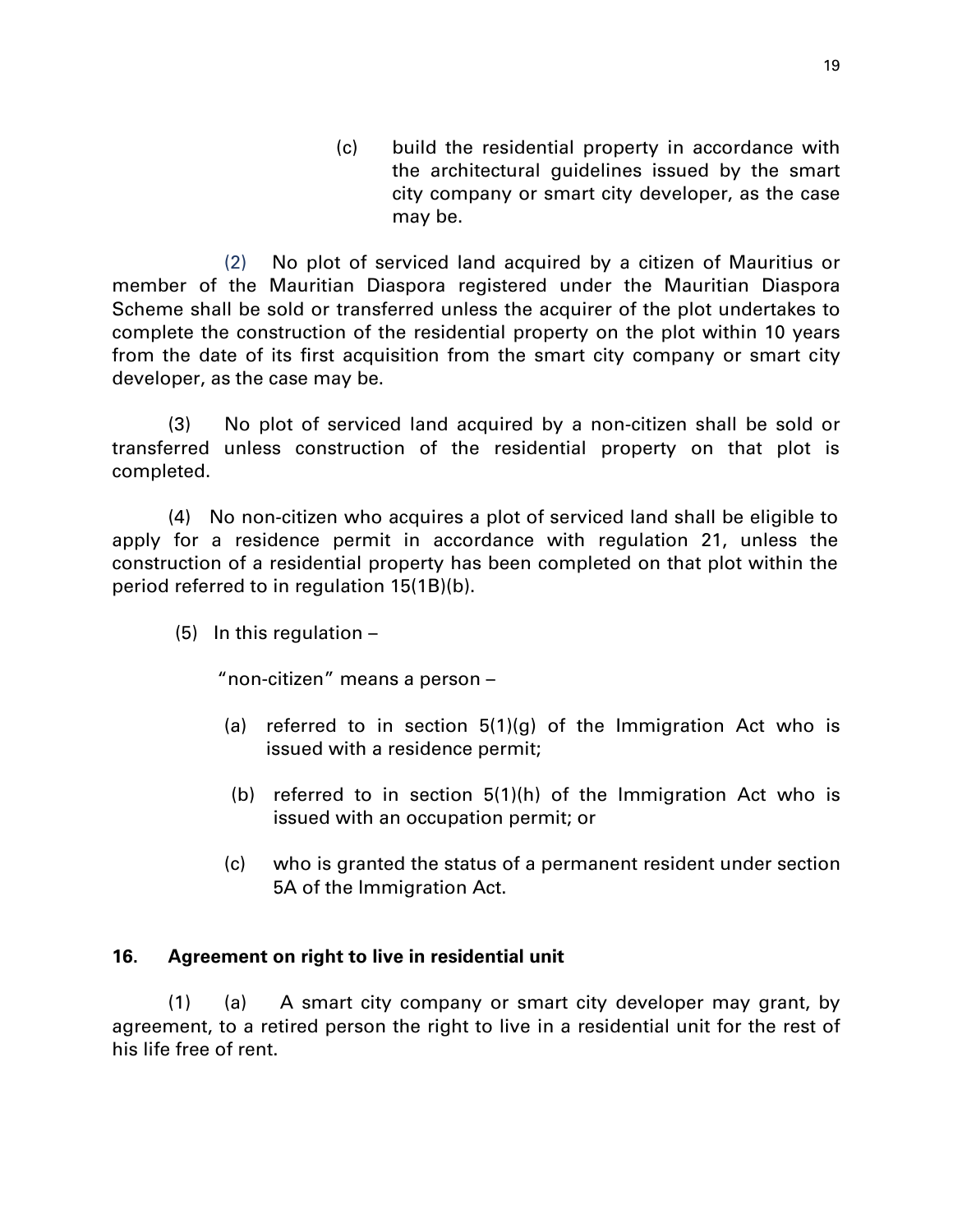(b) The agreement under paragraph (a) shall not constitute a transfer of property and the ownership shall be retained by the smart city company or smart city developer, as the case may be.

(c) The agreement shall not be transferable and shall end upon the death of the retired person or when the retired person terminates the agreement.

(2) On termination of an agreement pursuant to paragraph (1)(c), the retired person or, where applicable, his heir shall receive such amount as may be mutually agreed between the parties, and in case of failure to arrive to such an agreement, a value as determined by a sworn valuer appointed by the parties shall be regarded as the agreed amount.

## **17. Acquisition of residential property**

(1) No person shall acquire a residential property under the Scheme on the basis of a plan during the construction phase or when the construction is completed unless the person is –

> (a) in the case of a citizen of Mauritius, non-citizen or member of the Mauritian Diaspora registered under the Mauritian Diaspora Scheme, a natural person;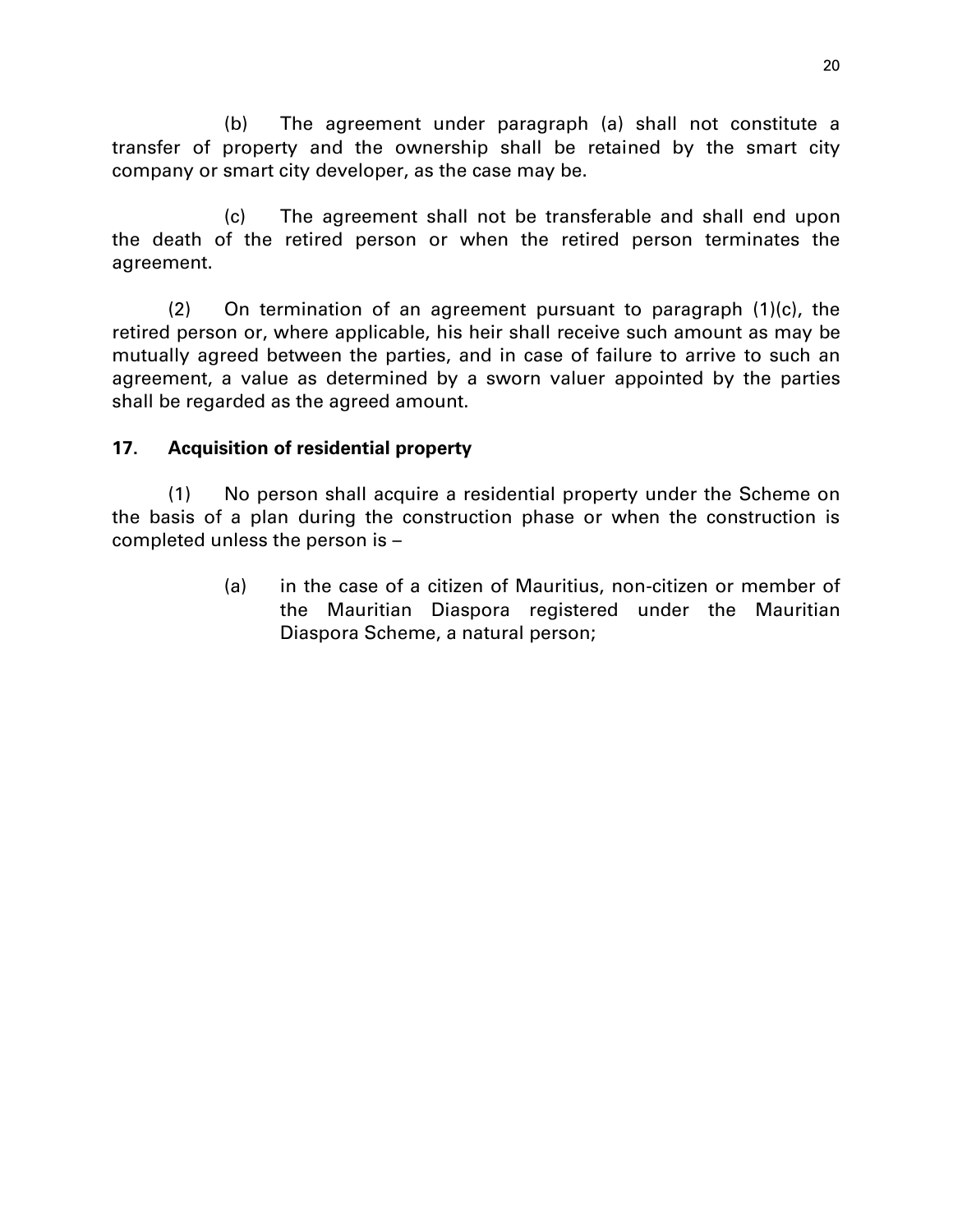- (b) in any other case
	- (i) a company;
	- (ii) a *société*, of which the deed of formation is deposited with the Registrar of Companies;
	- (iii) a limited partnership under the Limited Partnerships Act;
	- (iv) a trust, where the trusteeship services are provided by a qualified trustee; or
	- (v) a Foundation.

(2) Any acquisition of a residential property under the Scheme made by a non-citizen shall be in US dollars or in any other hard convertible foreign currency or in Mauritius currency.

(3) Where payment for the acquisition is effected pursuant to paragraph (2), the amount for the acquisition of the property and the registration duty payable thereon under the Registration Duty Act shall be financed by the purchaser –

- (a) from funds outside Mauritius and transferred to Mauritius through any reputable bank listed in the Banking Almanach recognised by the Bank of Mauritius; or
- (b) where the price of the property exceeds 500,000 US dollars, from loans contracted in Mauritius currency with a bank in Mauritius provided that –
	- (i) the first 500,000 US dollars are, or its equivalent in any other hard convertible foreign currency is, paid to the smart city company or smart city developer; and
	- (ii) the repayment of the loan is effected in any hard convertible foreign currency.

(4) A smart city company or smart city developer shall sell at least 25 per cent of its residential properties to a citizen of Mauritius or member of the Mauritian Diaspora registered under the Mauritian Diaspora Scheme.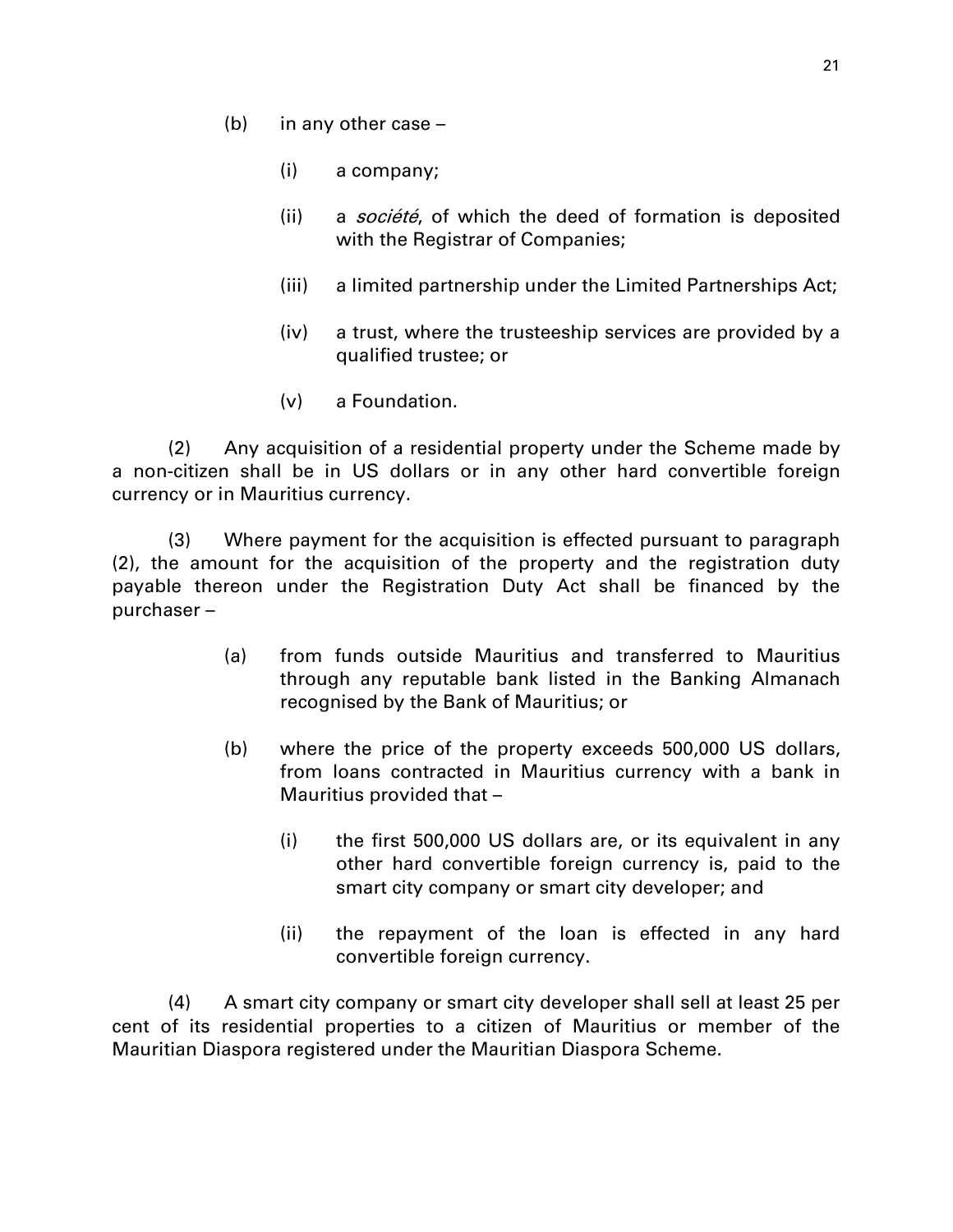### **18. Application to acquire residential property**

(1) A non-citizen who intends to acquire a residential property under the Scheme shall, through the smart city company or smart city developer, make an application to the Chief Executive Officer in such form and manner as the Chief Executive Officer may determine.

(2) Where an application is made under paragraph (1), the smart city company or smart city developer shall, at the time of the application, pay to the Chief Executive Officer a non-refundable processing fee of 10,000 rupees per residential property.

## **19. Resale of residential property**

(1) Where the owner of a residential property under the Scheme is a non-citizen and intends to sell or transfer the property or any shares, rights or interests therein, he shall, within 30 days prior to the sale, give notice in writing thereof to the Chief Executive Officer.

(2) No sale or transfer shall be made pursuant to paragraph (1) unless –

- (a) the sale or transfer is made to a person referred to in regulation 17(1);
- (b) the acquisition of the residential property is in conformity with these regulations; and
- (c) a non-refundable processing fee of 10,000 rupees per residential property is paid to the Chief Executive Officer.

## **20. Sale of property other than residential property**

(1) Where a smart city company or smart city developer intends to sell any part or whole of an immovable property other than a residential property, it shall, subject to paragraph (2), within 30 days prior to the sale, give notice thereof to the Chief Executive Officer.

(2) Where a person acquires a property pursuant to paragraph (1), he shall not use the property for any purpose other than the one approved under the project, unless he obtains written authorisation from the Chief Executive Officer.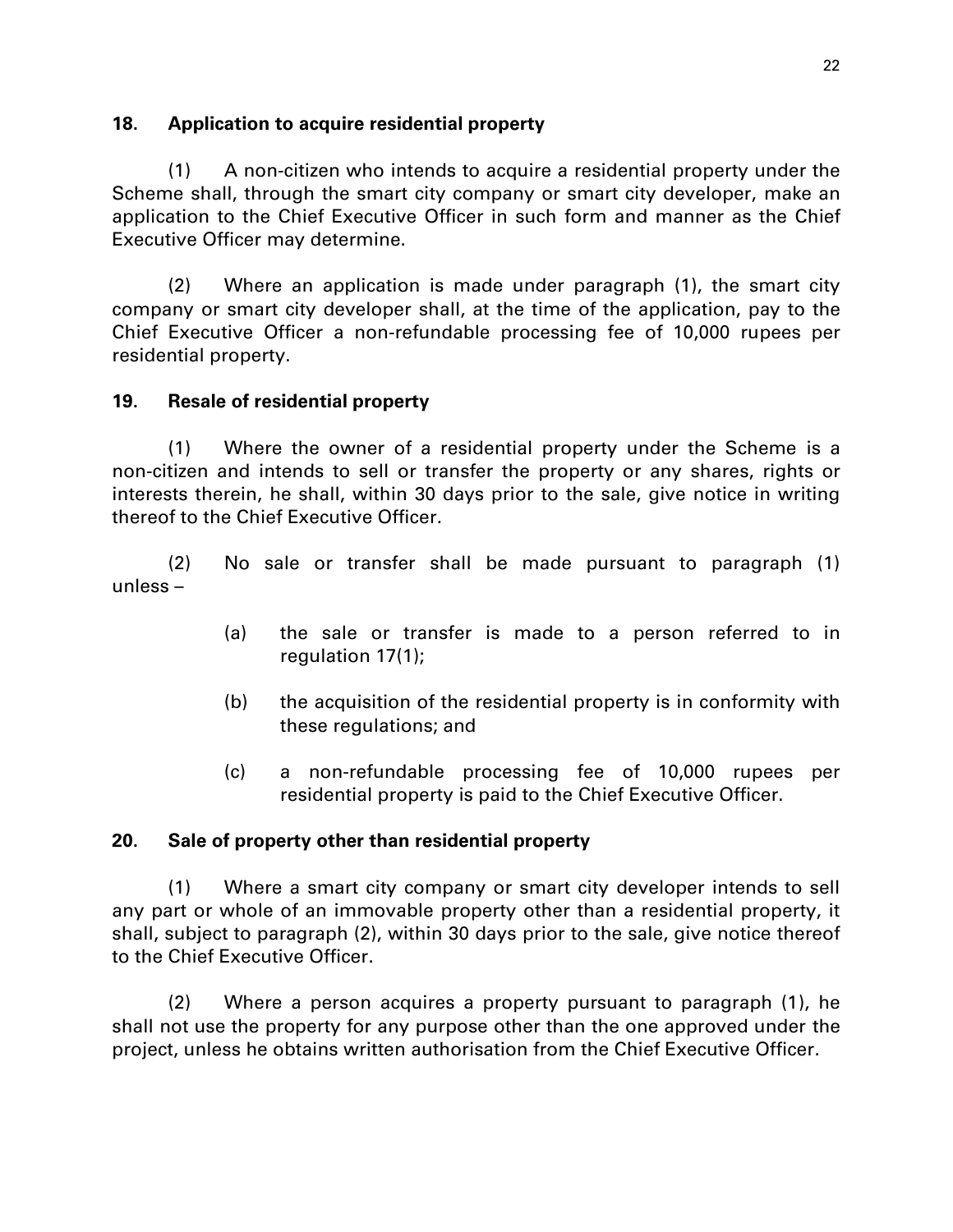## **PART VIA – NATIONAL REGENERATION PROGRAMME**

#### **20A. Interpretation**

In this Part –

"area regeneration plan" means a plan approved by the Board under this Part;

"infilling development" means new development that occupies gaps within predominantly built-up areas;

"local authority area" means an area of –

- (a) a Municipal City or Municipal Town; or
- (b) a village as the Chief Executive Officer may approve;

"NRP" means the National Regeneration Programme;

"NRP developer" means any person approved by the Board to carry out any improvement works in a special development area and holding a registration certificate;

"road" has the same meaning as in the Road Traffic Act;

"SCS" means the Smart City Scheme;

"special development area" means an area covered under an area regeneration plan and which is declared by the Board to be a special development area for the purpose of the NRP;

"works" –

- (a) has the same meaning as in the Public Procurement Act; and
- (b) includes the construction of roads.

#### **20B. Area Regeneration Plan**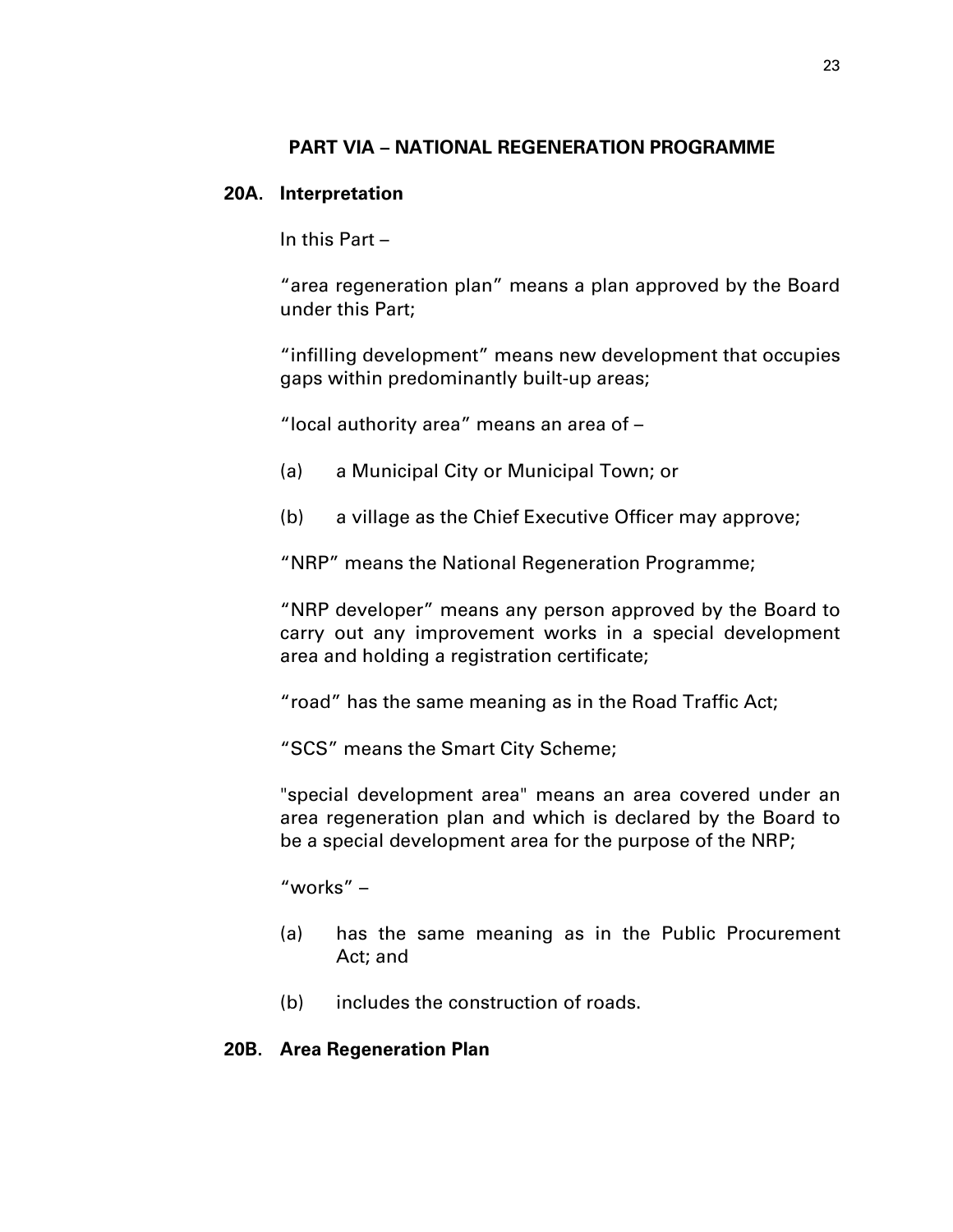(1) An area regeneration plan shall be prepared where the area is located within a local authority area and is suitable for redevelopment and infilling development.

(2) An area regeneration plan shall set out the policies, programmes and proposals for the future direction of redevelopment of the special development area and shall consist of –

- (a) a context appraisal, a description of the landownership and alternative options for land assembly;
- (b) (i) the outcome of the consultative meetings with relevant stakeholders and the public;
	- (ii) an assessment of the impact of the proposed new development or redevelopment due to any loss or changes to the existing site, its structures including any heritage building as part of the landscape or townscape and a set of buildings of similar character within the surrounding context;
- (c) a design statement and an urban design framework for the coordination and implementation of projects of redevelopment and which includes the design of buildings, groups of buildings spaces and landscapes in settlements;
- (d) estimates of the future number of plots in the area covered by the plan and the extent to which the plan provides for dwellings, retail floor space and other land uses;
- (e) the extent to which the plan provides for the coordination of key transport and other infrastructure, including sewerage, water supply, drainage, gas, electricity and communication services;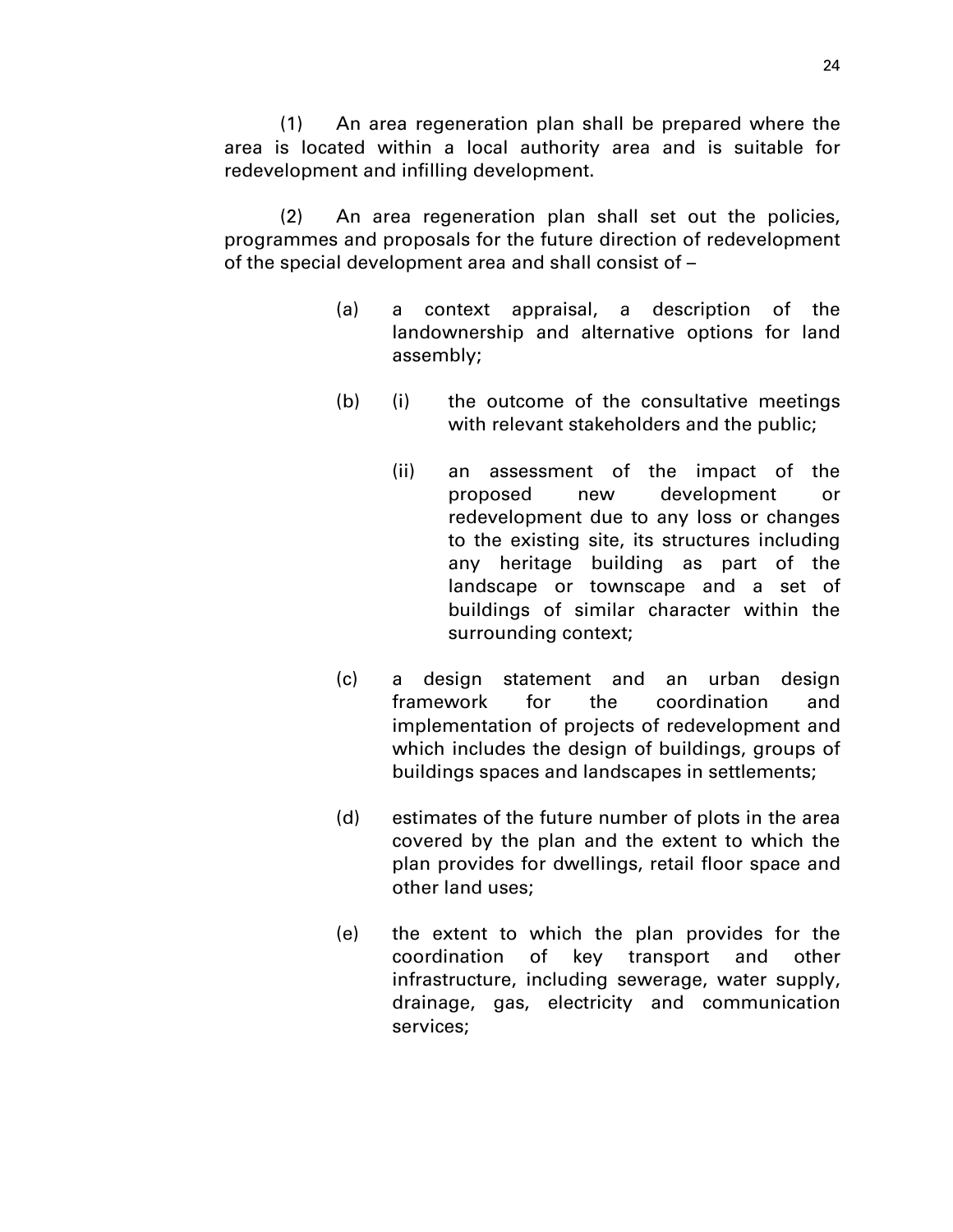- (f) the proposed method of implementation including any cost sharing arrangements for infrastructure; and
- (g) the proposed staging of the development covered by the plan.
- (3) An area regeneration plan shall be prepared by
	- (a) the relevant local authority;
	- (b) the landowners who jointly own the whole or part of the area; or
	- (c) any other person having a development proposal.

(4) The area regeneration plan may exclude plots of land from that area.

(5) (a) The Economic Development Board shall, on receipt of a draft area regeneration plan, circulate the draft plan in such form and manner as the Chief Executive Officer may determine, so as to enable representations and comments to be made on the draft plan.

(b) The Economic Development Board shall cause to be published the draft area regeneration plan in 2 daily newspapers and a Sunday newspaper, in wide circulation in Mauritius, and shall –

- (i) make it available at the office of the Economic Development Board; and
- (ii) post the plan on its website,

for public consultation.

(c) The public may make representations and comments within one month from the date on which the draft plan is first circulated.

(6) (a) The Chief Executive Officer shall refer every draft area regeneration plan and accompanying representations and comments referred to in paragraph (5)(c), together with his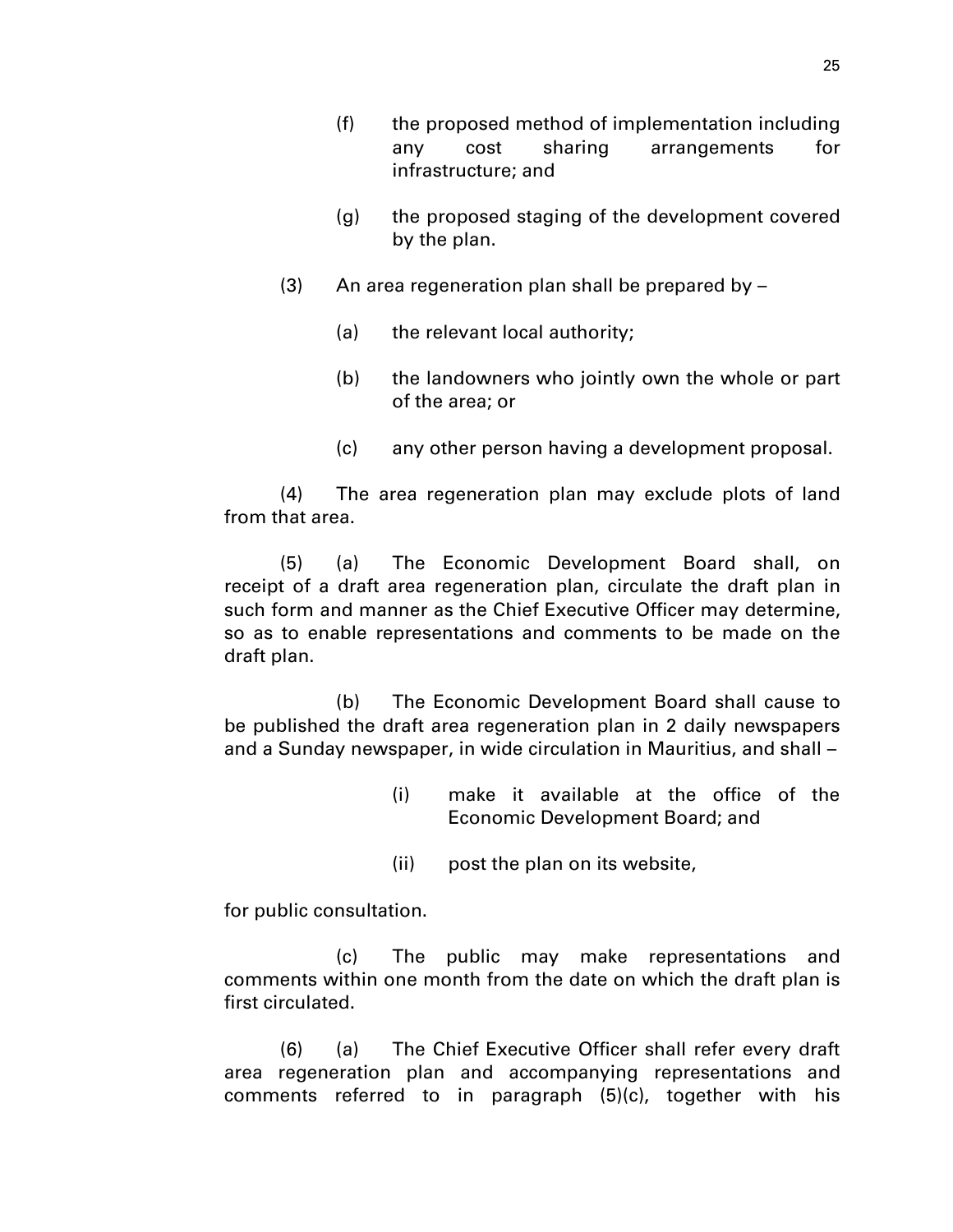comments and suggestions for amendments to the SCS Technical Committee.

(b) The SCS Technical Committee shall consider the representations and comments referred to it under paragraph (a) for the purpose of making a recommendation to the Chief Executive Officer whether that area regeneration plan requires approval.

(7) (a) The Chief Executive Officer may, after considering the report of the Committee, approve an area regeneration plan, with or without any amendment recommended by the Committee.

(b) The approved area regeneration plan shall be made available –

- (i) for public consultation at the Economic Development Board during office hours;
- (ii) on the website of the Economic Development Board.

(8) The approved area regeneration plan shall be valid for 2 years and, subject to the recommendation of the SCS Technical Committee and the approval of the Chief Executive Officer, may be renewed for a further period of 2 years.

## **20C. Application for registration as NRP Developer**

(1) No person shall be an NRP Developer unless that person is a company and holds a registration certificate to carry out works within a special development area.

(2) A person intending to carry out works in a special development area, including works in the public realm, shall make an application to the Board for a registration certificate as NRP Developer and approval for the works project in such form and manner as the Chief Executive may determine.

(3) Every application under paragraph (2) shall be accompanied by –

> (a) the information and particulars of works relating to the project;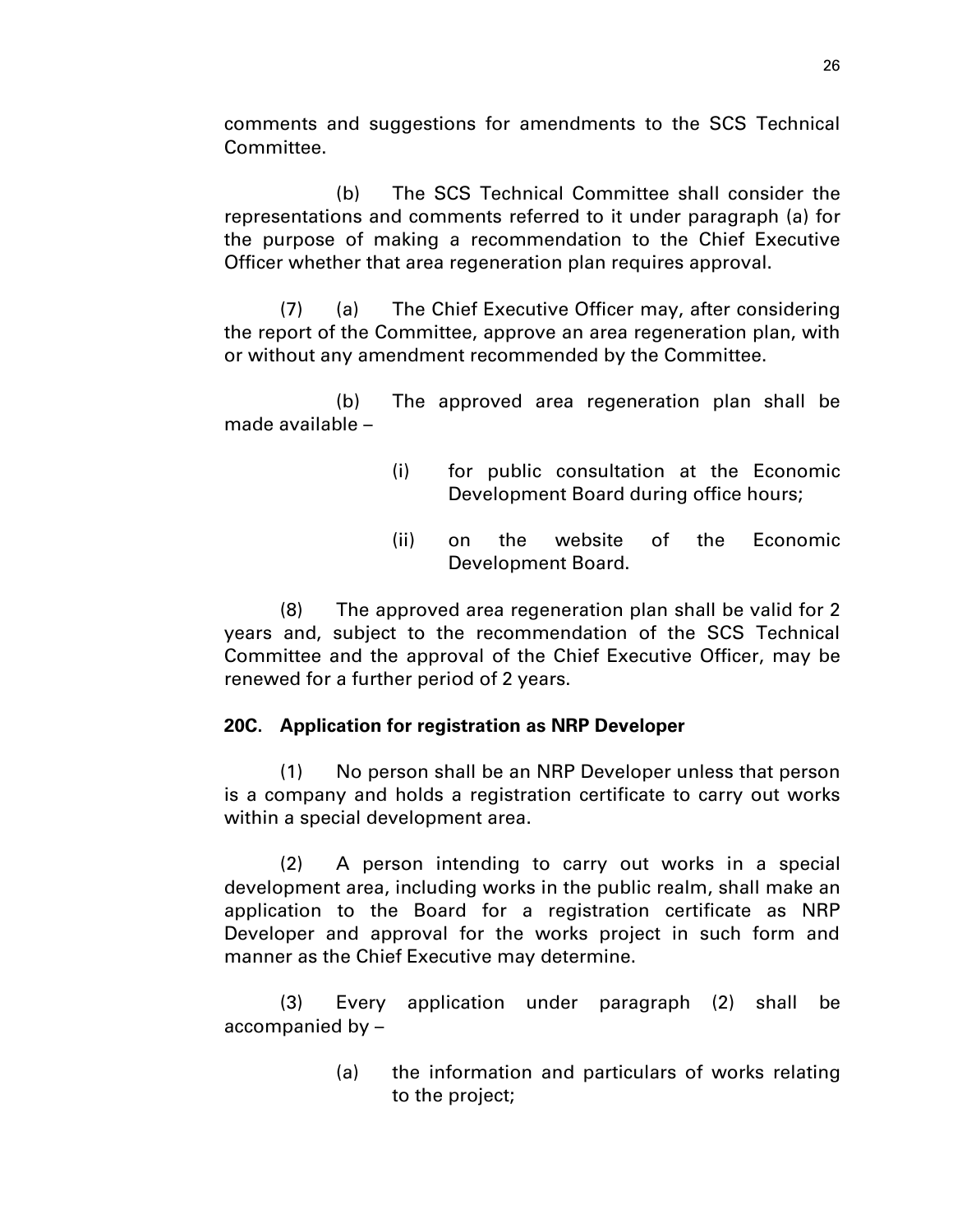- (b) an implementation plan relating to the project together with full details, including a timeframe for its completion;
- (c) a brief on how the project fits within the approved area regeneration plan; and
- (d) such other particulars of information and documents as may be specified in the guidelines.

(4) The Economic Development Board shall, on receipt of an application under paragraph (2) –

- (a) instruct the SCS Technical Committee to examine the project and, where necessary, request the applicant to make such modifications as may be required; and
- (b) on the recommendation of the SCS Technical Committee and on being satisfied that the project meets the requirements of these regulations, approve the project on such terms and conditions as it may determine.

(5) Where the project under paragraph (4) is approved, the Chief Executive Officer shall issue a letter of registration to the applicant on such terms and conditions as the Board may determine.

(6) (a) Where the Chief Executive Officer is satisfied that the terms and conditions of the letter of registration have been complied with, he shall issue the applicant with a registration certificate.

(b) The registration certificate shall be valid for a period of 2 years and the project shall be completed within the period.

(7) (a) The Economic Development Board shall, together with the SCS Technical Committee, monitor compliance of the project in accordance with the terms and conditions of the registration certificate issued under paragraph (6).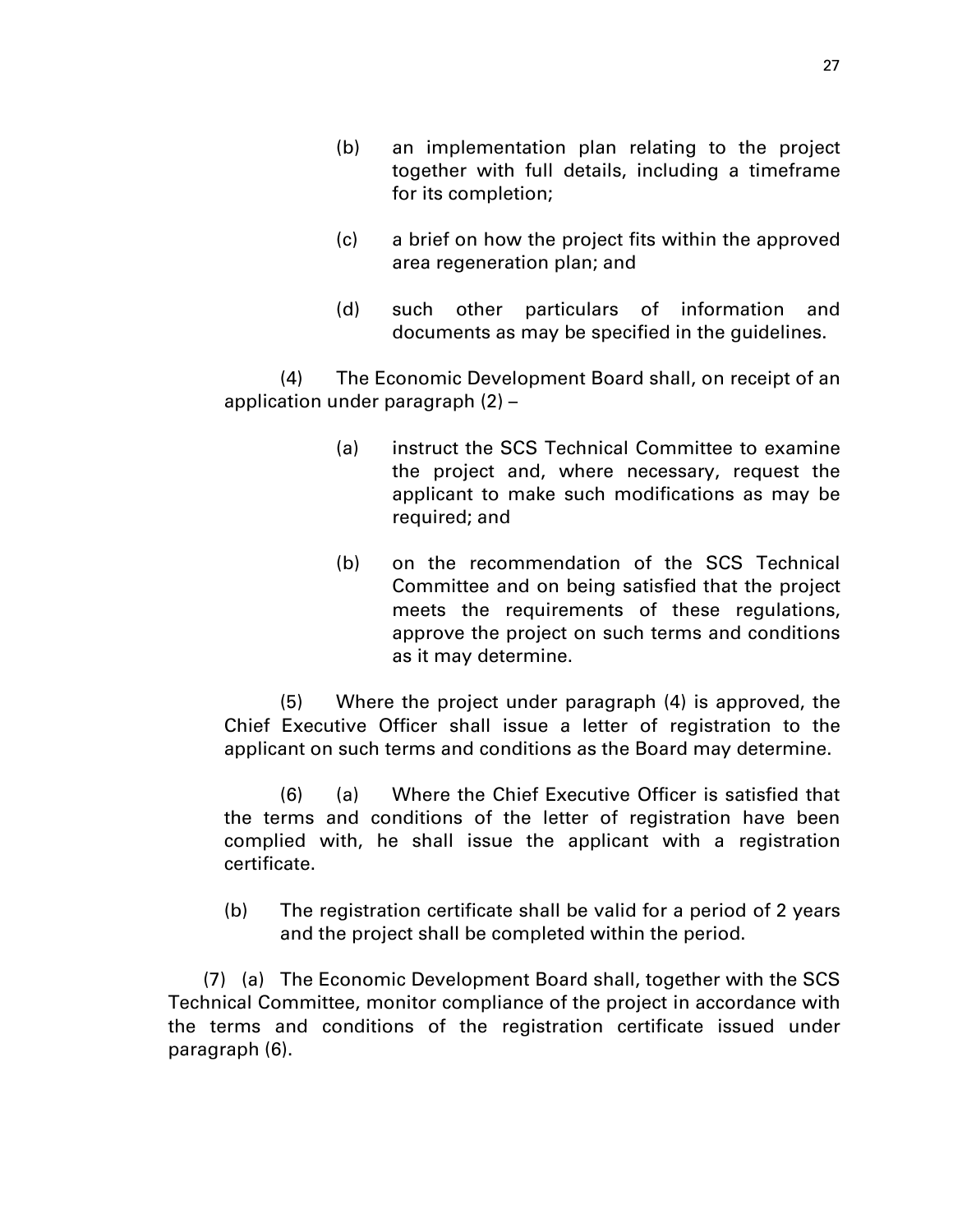(b) Where a project is not carried out in accordance with the terms and conditions of the registration certificate, the SCS Technical Committee shall inform the Economic Development Board thereof and the Economic Development Board shall notify any competent authority of any incorrect use of, or material deviation from, the project.

## **20D. Incentives to NRP developer**

(1) An NRP developer shall, in respect of projects approved under regulation  $20C(4)(b)$  –

- (a) be deemed to be registered for VAT purposes in order to enable it to fully recover VAT paid on buildings and capital goods for a period not exceeding 2 succeeding income years as from the date of the registration certificate;
- (b) where an NRP developer submits a return under the Value Added Tax Act and the excess amount includes input tax on buildings and capital goods, the company may, in that return, make a claim to the Director-General of the Mauritius Revenue Authority established under the Mauritius Revenue Authority Act for a repayment of the amount of input tax allowable in respect of the buildings and capital goods;
- (c) be allowed by way of a deduction from its income tax otherwise payable in respect of the year of investment and for each of the 2 subsequent income years, a tax credit of an amount equal to 5 per cent of the value of capital expenditure as may be approved by the Chief Executive Officer and subject to the approval of the Ministry of Finance and Economic Development –
	- (i) the tax credit shall be granted in respect of capital expenditure incurred in 2 succeeding income years as from the date of the registration certificate;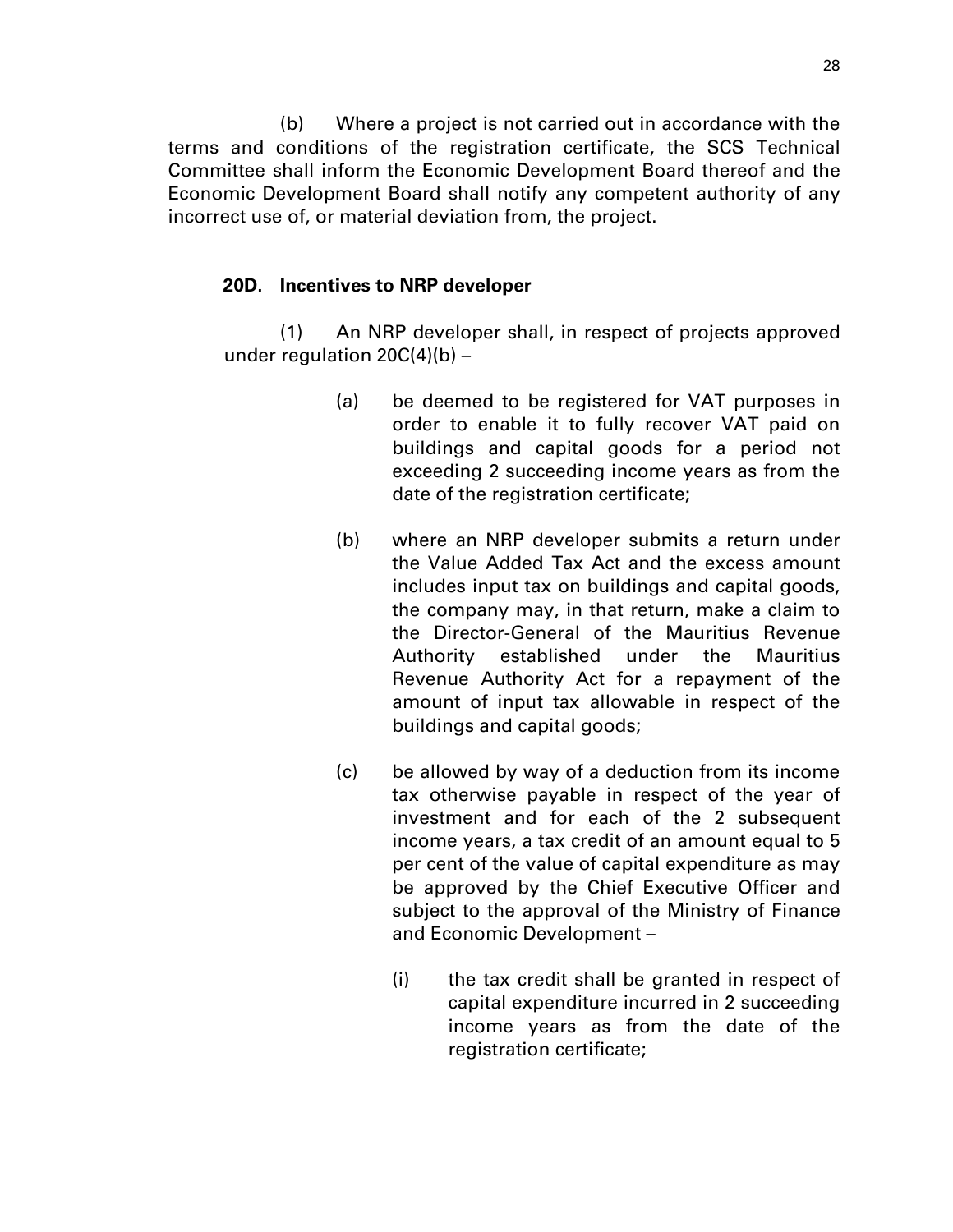- (ii) subject to subparagraph (iii), where the deduction under this paragraph in respect of an income year exceeds the amount of income tax otherwise payable for that income year, the excess may be carried forward to the following income year;
- (iii) no deduction under this paragraph in respect of a capital expenditure shall be carried forward beyond a period of 10 consecutive income years following the income year in which the capital expenditure was incurred.

(2) In respect of projects approved under regulation  $20C(4)(b) -$ 

- (a) where an NRP developer imports any dutiable goods, other than furniture, to be used in infrastructure works and construction of buildings, no customs duty shall be paid on those goods;
- (b) where an NRP developer imports furniture in such condition that it would, to the satisfaction of the Economic Development Board with the concurrence of MRA Customs Department, require further processing resulting into value addition of at least 20 per cent of the c.i.f. value at import, no customs duty shall be paid on that furniture.

(3) Where an NRP developer has incurred capital expenditure on approved renovation and embellishment works in the public realm, a deduction of the capital expenditure so incurred shall be allowed from its gross income in the income year in which the expenditure is incurred.

(4) (a) Income derived by an NRP developer from an activity relating to smart parking shall be exempt from income tax under the Income Tax Act provided the period of exemption does not exceed 5 years starting from the income year in which the company starts its operations.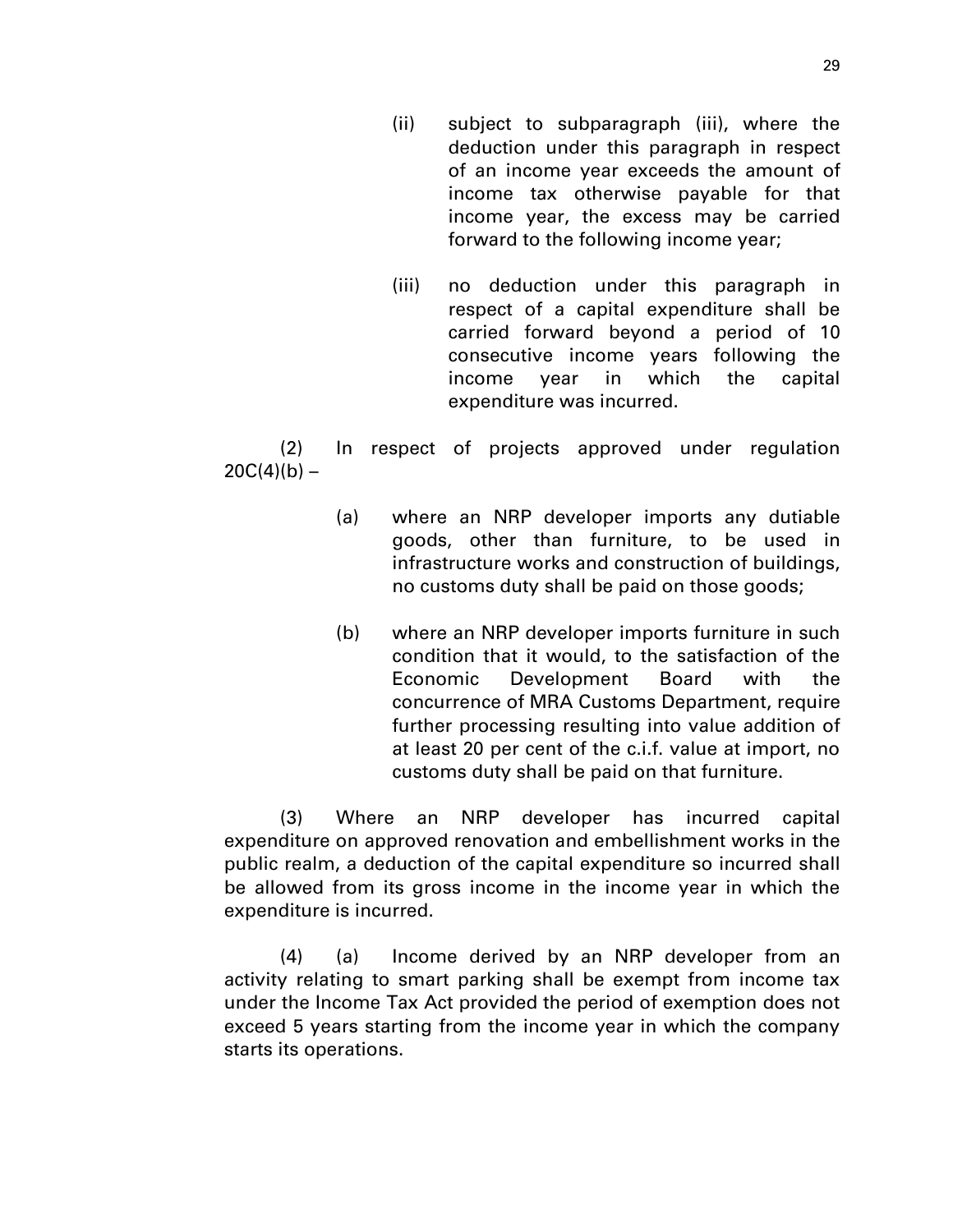(b) Income derived by an NRP developer from an activity relating to rental of new space for cultural purposes or to artists shall be exempt from income tax under the Income Tax Act provided the period of exemption does not exceed 2 years starting from the income year in which the company starts its operations.

## **PART VII – STATUS OF RESIDENT**

## **21. Status of resident**

(1) Where an application under regulation 18 is approved and payment for the residential property in the sum of not less than 375,000 US dollars or its equivalent in any other hard convertible foreign currency is effected, the applicant shall have the status of resident subject to regulation 15(4).

(2) Where payment is made in any hard convertible foreign currency other than US dollars or in Mauritius currency, the exchange rate to be used to calculate the US dollar equivalent to the amount specified in paragraph (1) shall be the exchange rate in force on the date of the application under regulation 18.

- (3) Where a person has the status of resident pursuant to paragraph  $(1)$ 
	- (a) his spouse or common law partner;
	- (b) the child, stepchild or lawfully adopted child, under the age of 24, of the person or of a person to whom paragraph (a) applies; and
	- (c) a wholly dependent next of kin of the person, where he is unmarried, provided that the number of dependents does not exceed 3,

shall have the status of resident.

(4) Where a non-citizen who has acquired the status of resident pursuant to section 5(1)(g) of the Immigration Act no longer satisfies the requirements of the Scheme, the Chief Executive Officer shall certify to the Ministry responsible for the subject of immigration that the non-citizen has ceased to satisfy the criteria and conditions of registration under the Act.

## **PART VIII – INCENTIVES**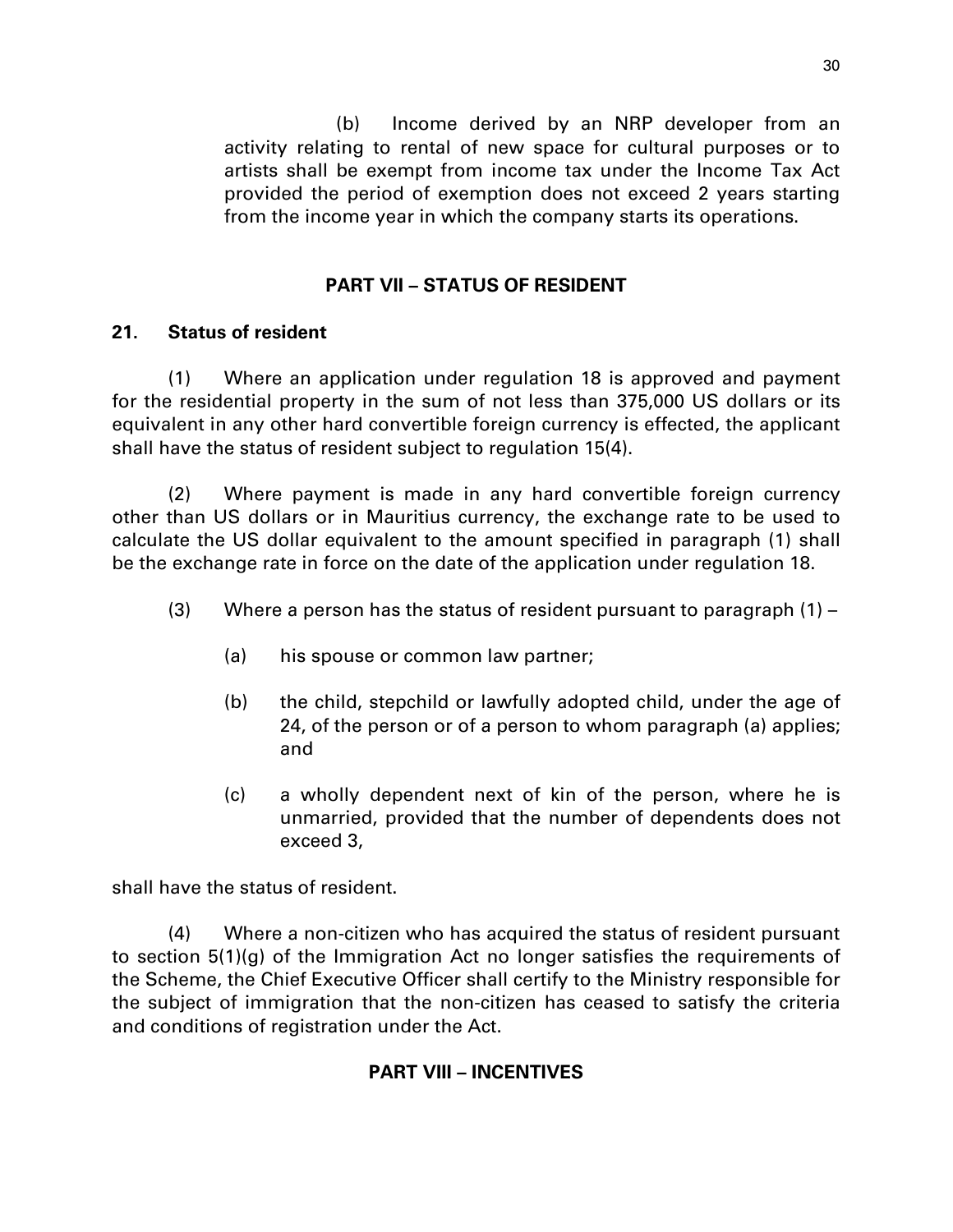### **22. Package of incentives**

(1) (a) No duties and taxes under the Land (Duties and Taxes) Act and the Registration Duty Act shall be payable on a deed witnessing the transfer of land to a smart city company under the Scheme, provided that the transferor holds shares, in the smart city company, equivalent to at least the value of the land transferred.

(b) Where the transferor holds shares in the smart city company, the value of which is less than the value of the immovable property transferred, the land transfer tax and registration duty shall be levied in accordance with section 4(1)(h) of the Land (Duties and Taxes) Act and item 15 of the Second Schedule to the Registration Duty Act on the difference between the value of the immovable property transferred and the value of the shares held by the transferor in the smart city company.

(c) No duties and taxes under the Land (Duties and Taxes) Act and the Registration Duty Act shall be payable on a deed witnessing the transfer of land from a smart city company or smart city developer, provided that the smart city company holds shares, in the smart city developer, equivalent to at least the value of the land transferred.

(d) Where the smart city company holds shares in a smart city developer, the value of which is less than the value of the immovable property transferred, the land transfer tax and registration duty shall be levied in accordance with section 4(1)(h) of the Land (Duties and Taxes) Act and item 15 of the Second Schedule to the Registration Duty Act on the difference between the value of the immovable property transferred and the value of the shares held by the transferor in the smart city developer.

(e) No duties and taxes under the Land (Duties and Taxes) Act and the Registration Duty Act shall be payable on the transfer of land from a smart city company or smart city developer to a Special Purpose Vehicle (SPV) set up 10(5) or 11(3), provided that the transferor holds shares, in the SPV, equivalent to at least the value of the land transferred.

- (f) Revoked
- (g) Revoked

(h) Where the sale of immovable property under the Scheme is effected by way of *vente en l'état futur d'achèvement* in accordance with the Code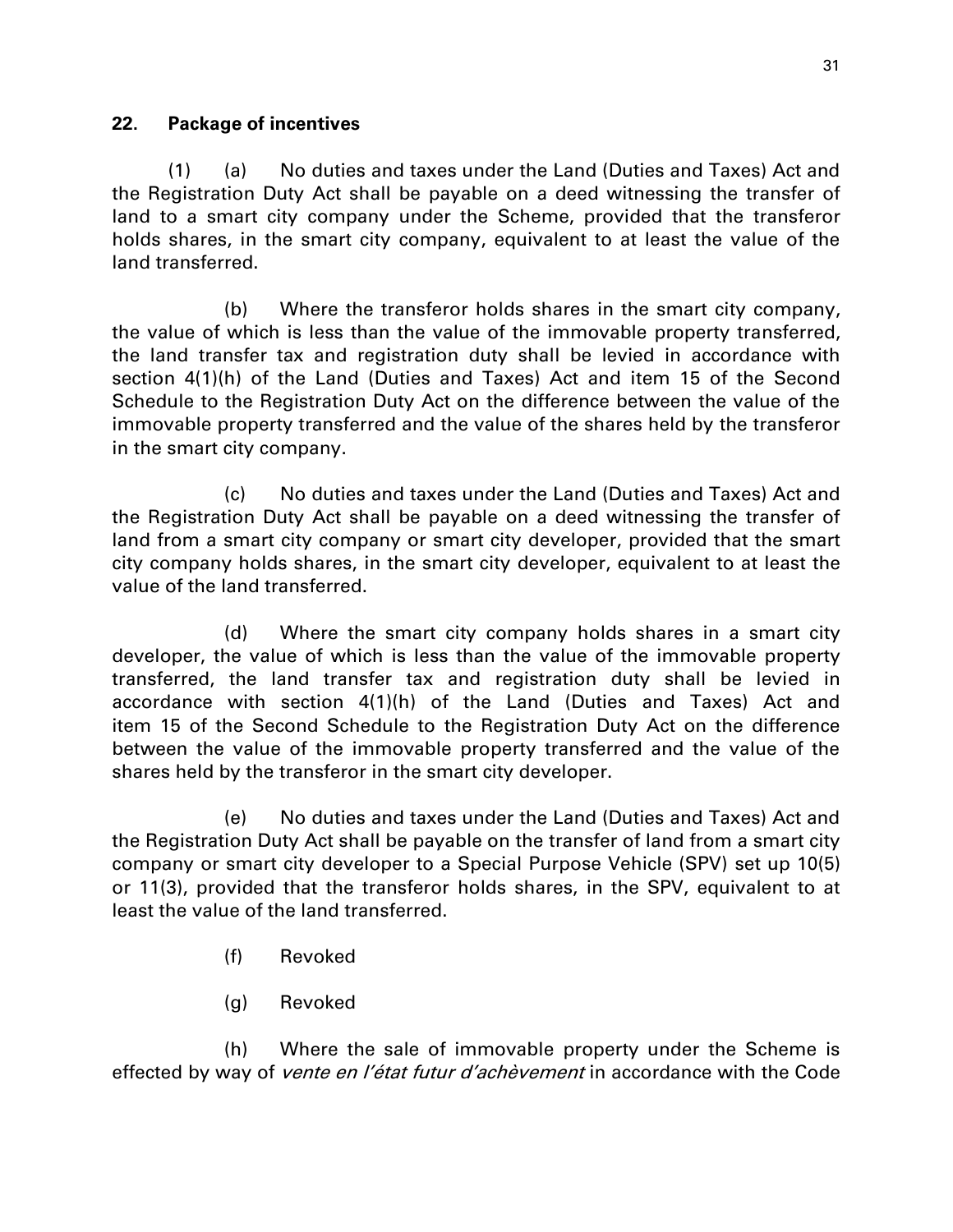Civil Mauricien, the land transfer tax under the Land (Duties and Taxes) Act shall be payable in 4 6-monthly instalments.

(2) (a) Land conversion tax under the Sugar Industry Efficiency Act shall, in respect of the land area earmarked for –

- (i) residential development, be payable;
- (ii) other purposes, not be payable.

(3) (a) Income derived by a smart city company, smart city developer, Special Purpose Vehicle (SPV) set up under regulation 10(5) or 11(3) or Smart City Management Company shall be exempt from income tax under the Income Tax Act, other than CSR under section 50L of that Act, provided that –

- (i) the period of exemption does not exceed 8 succeeding income years as from the date of the SCS certificate; and
- (ii) the income is from an activity pertaining to the development and sale, rental or management of immovable property, other than an activity in respect of the supply of goods and services.

(b) Accelerated annual allowance under the Income Tax Act shall be granted at the rate of 50 per cent of the costs in respect of capital expenditure incurred by any company operating within the Scheme on –

- (i) renewable energy;
- (ii) energy-efficient equipment or noise control device;
- (iii) water-efficient plant and machinery and rainwater harvesting equipment and system;
- (iv) pollution control equipment or device, including wastewater recycling equipment;
- (v) an effective chemical hazard control device;
- (vi) a desalination plant;
- (vii) composting equipment; or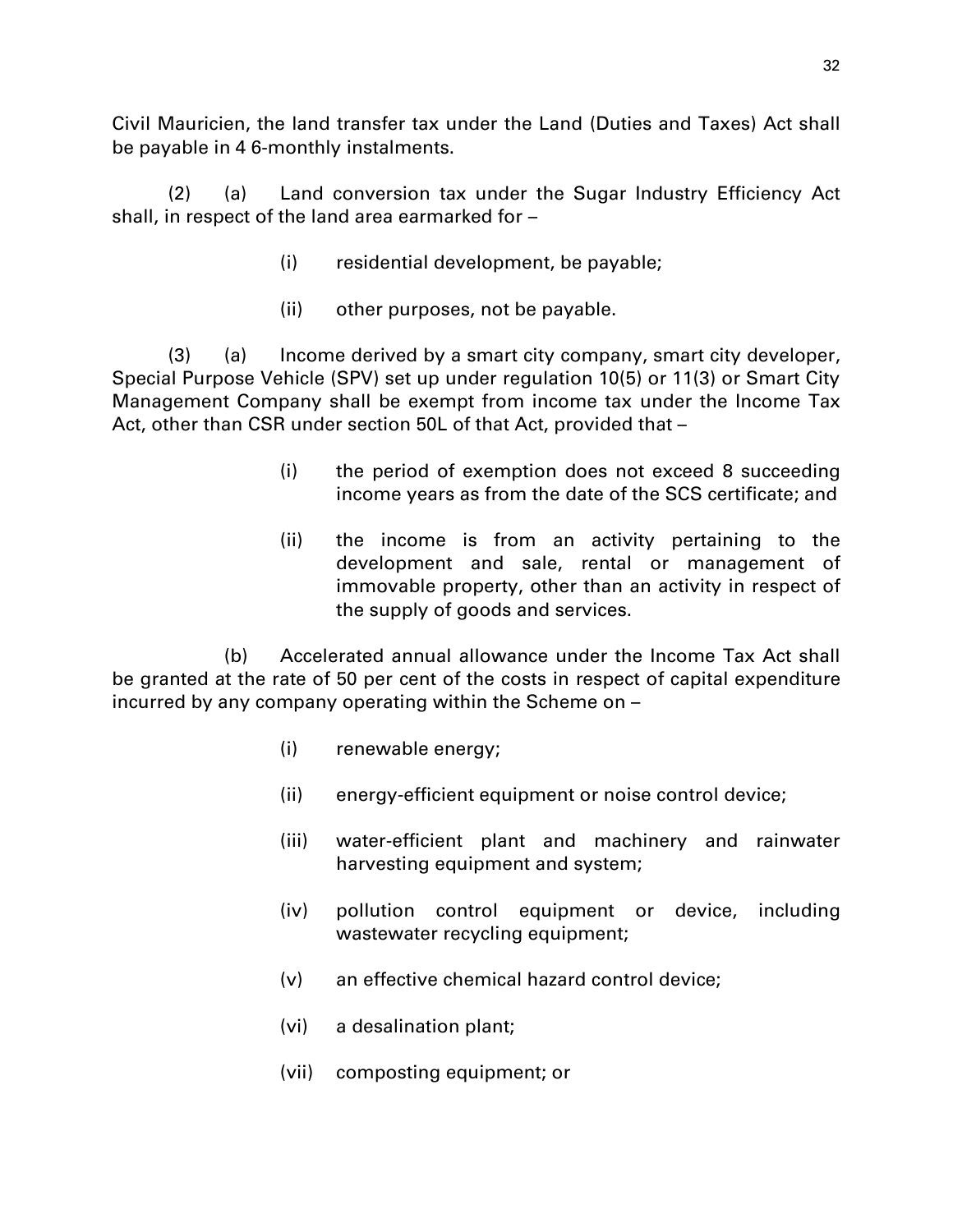(viii) equipment for shredding, sorting and compacting plastic and paper for recycling.

(4) (a) Where a smart city company or smart city developer imports any dutiable goods, other than furniture, to be used in infrastructure works and construction of buildings under the Scheme, no customs duty shall be paid on those goods.

(aa) Where a smart city company or smart city developer imports furniture in such condition that it would, to the satisfaction of the Economic Development Boardwith the concurrence of MRA Customs Department, require further processing resulting into value addition of at least 20 per cent of the c.i.f. value at import, no customs duty shall be paid on that furniture.

(b) A smart city company or smart city developer shall be deemed to be registered for VAT purposes in order to enable it to fully recover VAT paid on buildings, capital goods and construction of construction of public roads.

(ba) A smart city company or smart city developer shall, in respect of a project relating to the construction of a public transport station/terminal, be eligible to claim refund of VAT on buildings, capital goods and construction of construction of public roads, for a period not exceeding 8 succeeding income years as from the date of the SCS Certificate.

(c) Where the company referred to in subparagraph (a) submits a return under the Value Added Tax Act and the excess amount includes input tax on buildings, capital goods and construction of construction of public roads, the company may, in that return, make a claim to the Director-General of the Mauritius Revenue Authority established under the Mauritius Revenue Authority Act for a repayment of the amount of input tax allowable in respect of the buildings and capital goods.

(5) The Morcellement Act shall not apply to an excision by a smart city company, an excision for the purpose of transfer of land to a smart city company or a morcellement under the Scheme except for a project relating to the construction of a public transport station/terminal.

## **23. Naturalisation**

(1) Any non-citizen who has resided in Mauritius for a continuous period of 2 years immediately preceding the date of his application shall, upon investing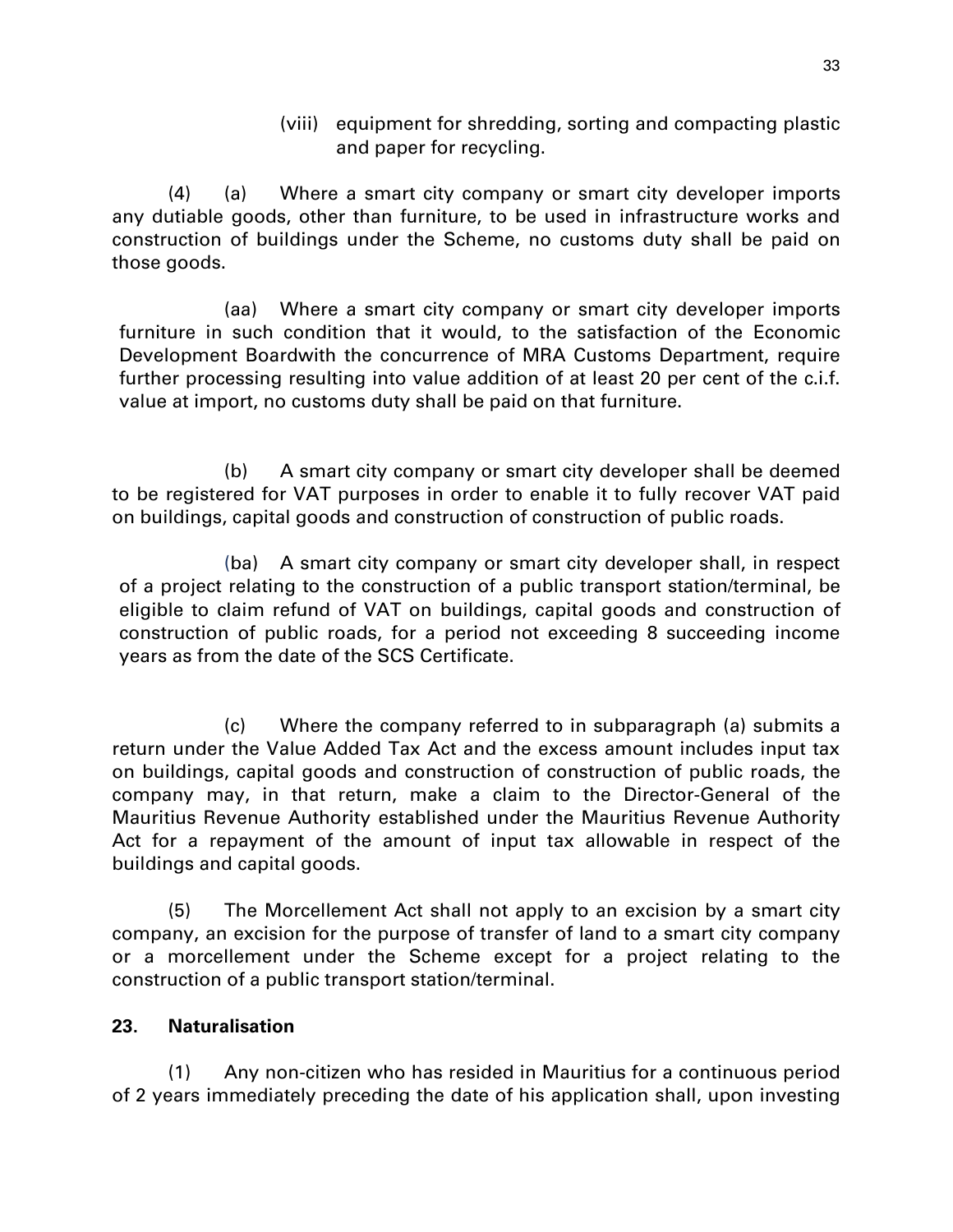in Mauritius a sum of not less than 5 million US dollars or its equivalent in any other hard convertible foreign currency, be eligible to apply under the Mauritius Citizenship Act –

- (a) in the case of a Commonwealth citizen, for registration as a citizen of Mauritius; or
- (b) in any other case, for the grant of a certificate of naturalisation.

(2) Where a non-citizen who has acquired citizenship by registration or naturalisation pursuant to paragraph (1) no longer satisfies its requirements, the Chief Executive Officer shall forthwith notify the Ministry responsible for the subject of internal affairs for the non-citizen to be deprived of his citizenship, and the Minister to whom responsibility for the subject of internal affairs is assigned may, by Order, deprive the person of his citizenship in accordance with section 11(5) and (6) of the Mauritius Citizenship Act.

## **PART IX – MISCELLANEOUS**

## **24. Guidelines**

(1) For the purpose of implementing the Scheme, the Chief Executive Officer –

- (a) may issue such guidelines as may be necessary;
- (b) may give such directions as may be required to expedite the processing of applications to relevant public sector agencies in accordance with relevant guidelines; and
- (c) shall ensure that any application made for a permit or authorisation is processed within the time limit set by the public sector agency.
- (2) The guidelines referred to in paragraph (1) shall be
	- (a) available for consultation at the office of the public sector agency and the Economic Development Board; and
	- (b) posted on the website of the Economic Development Board.